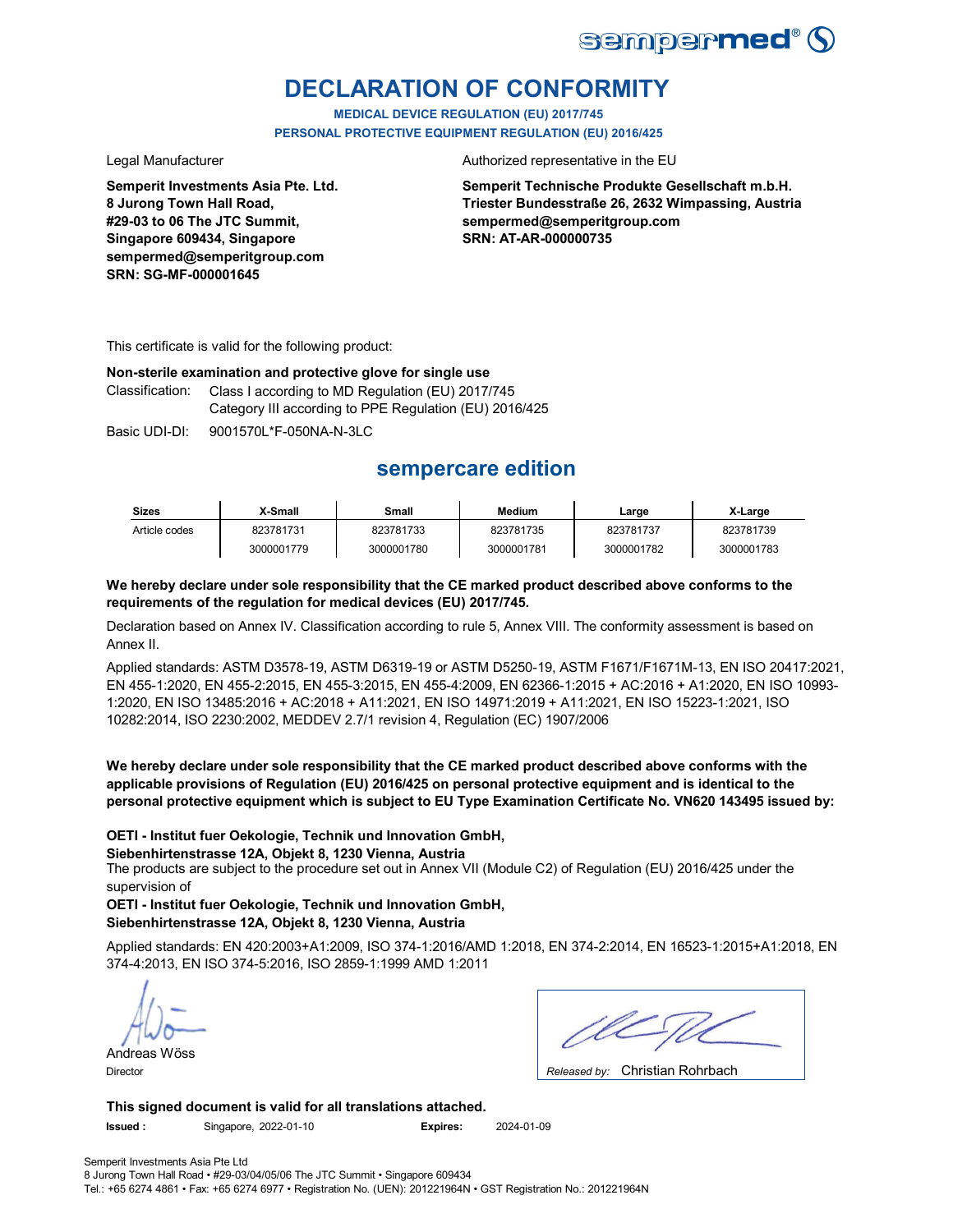

# **KONFORMITÄTSERKLÄRUNG**

MEDIZINPRODUKTEVERORDNUNG (EU) 2017/745 VERORDNUNG (EU) 2016/425 FÜR PERSÖNLICHE SCHUTZAUSRÜSTUNG

**Semperit Investments Asia Pte. Ltd. 8 Jurong Town Hall Road, #29-03 to 06 The JTC Summit, Singapore 609434, Singapore sempermed@semperitgroup.com SRN: SG-MF-000001645**

### Hersteller EU-Bevollmächtigter

**Semperit Technische Produkte Gesellschaft m.b.H. Triester Bundesstraße 26, 2632 Wimpassing, Austria sempermed@semperitgroup.com SRN: AT-AR-000000735**

Dieses Zertifikat ist gültig für die folgenden Produkte:

## **Nicht-steriler Untersuchungs- und Schutzhandschuh für den Einmalgebrauch**

Klassifizierung: Klasse I gemäß Medizinprodukteverordnung (EU) 2017/745

Kategorie III gemäß PSA Verordnung (EU) 2016/425

Basic UDI-DI: 9001570L\*F-050NA-N-3LC

## **sempercare edition**

| Größen         | X-Small   | Small     | <b>Medium</b> | ∟arge     | X-Large   |
|----------------|-----------|-----------|---------------|-----------|-----------|
| Artikelnummern | 823781731 | 823781733 | 823781735     | 823781737 | 823781739 |

## **Wir bestätigen hiermit unter alleiniger Verantwortung, dass die CE gekennzeichneten Produkte mit den Anforderungen der Medizinprodukteverordnung (EU) 2017/745 übereinstimmen.**

Erklärung basierend auf Anhang IV. Klassifizierung gemäß Regel 5, Anhang VIII. Konformitätsbewertung gemäß Anhang II.

Angewandte Normen: ASTM D3578-19, ASTM D6319-19 or ASTM D5250-19, ASTM F1671/F1671M-13, EN ISO 20417:2021, EN 455-1:2020, EN 455-2:2015, EN 455-3:2015, EN 455-4:2009, EN 62366-1:2015 + AC:2016 + A1:2020, EN ISO 10993-1:2020, EN ISO 13485:2016 + AC:2018 + A11:2021, EN ISO 14971:2019 + A11:2021, EN ISO 15223- 1:2021, ISO 10282:2014, ISO 2230:2002, MEDDEV 2.7/1 revision 4, Regulation (EC) 1907/2006

## **Wir bestätigen hiermit unter alleiniger Verantwortung, dass die oben genannten CE gekennzeichneten Produkte mit den maßgeblichen Bestimmungen der Verordnung (EU) 2016/425 für Persönliche Schutzausrüstung übereinstimmen und Gegenstand sind der EU-Baumusterprüfbescheinigung Nr. VN620 143495 ausgestellt durch:**

## **OETI - Institut fuer Oekologie, Technik und Innovation GmbH, Siebenhirtenstrasse 12A, Objekt 8, 1230 Vienna, Austria**

**OETI - Institut fuer Oekologie, Technik und Innovation GmbH, Siebenhirtenstrasse 12A, Objekt 8, 1230 Vienna, Austria** Die Produkte sind Gegenstand der Verfahren gemäß Annex VII (Module C2) der Verordnung unter Aufsicht von

Angewandte Normen: EN 420:2003+A1:2009, ISO 374-1:2016/AMD 1:2018, EN 374-2:2014, EN 16523-1:2015+A1:2018, EN 374-4:2013, EN ISO 374-5:2016, ISO 2859-1:1999 AMD 1:2011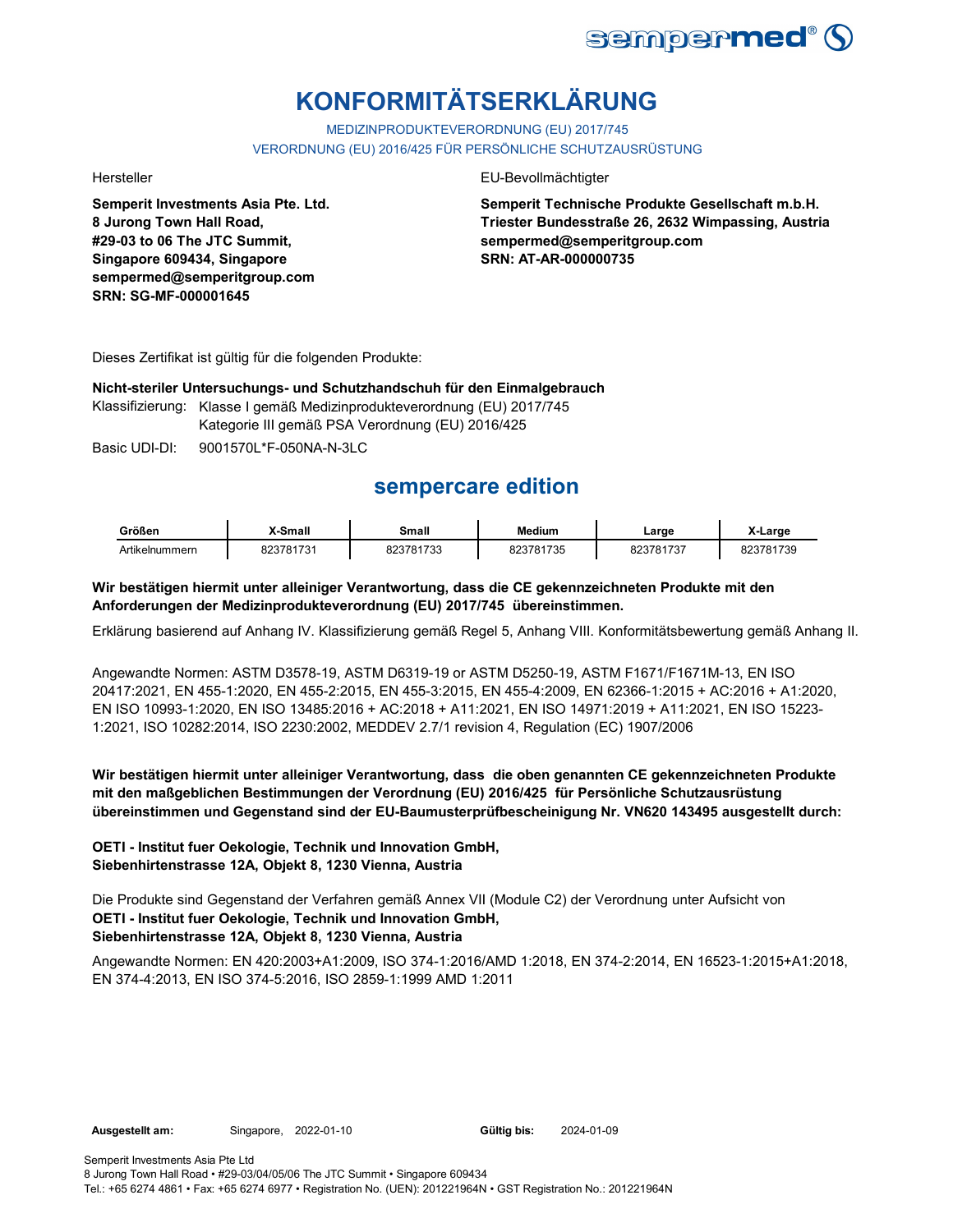

# **DÉCLARATION DE CONFORMITÉ**

RÈGLEMENT POUR LES DISPOSITIFS MÉDICAUX (UE) 2017/745 RÈGLEMENT (UE) 2016/425 POUR L'ÉQUIPEMENT DE PROTECTION INDIVIDUELLE

**Semperit Investments Asia Pte. Ltd. 8 Jurong Town Hall Road, #29-03 to 06 The JTC Summit, Singapore 609434, Singapore sempermed@semperitgroup.com SRN: SG-MF-000001645**

## Fabricant **Représentant UE**

**Semperit Technische Produkte Gesellschaft m.b.H. Triester Bundesstraße 26, 2632 Wimpassing, Austria sempermed@semperitgroup.com SRN: AT-AR-000000735**

Ce certificat est valable pour les produits suivants :

### **Gant d'examen et de protection non-stérile à usage unique**

Classification : Classe I selon la règlement pour dispositifs médicaux (UE) 2017/745 Catégorie III selon la règlement EPI (UE) 2016/425

Basic UDI-DI: 9001570L\*F-050NA-N-3LC 9001570L\*F-050NA-N

## **sempercare edition**

| Tailles           | X-Small   | Small     | <b>Medium</b> | ∟arge     | X-Large   |
|-------------------|-----------|-----------|---------------|-----------|-----------|
| Numéros d'article | 823781731 | 823781733 | 823781735     | 823781737 | 823781739 |

**Par la présente, nous déclarons sous notre propre responsabilité que les produits portant le symbole CE sont conformes aux exigences de la règlement sur les dispositifs médicaux (EU) 2017/745.**

La déclaration se fonde sur l'annexe IV. Classification selon la règle 5, annexe VIII. Évaluation de la conformité selon l'annexe II.

Normes appliquées : ASTM D3578-19, ASTM D6319-19 or ASTM D5250-19, ASTM F1671/F1671M-13, EN ISO 20417:2021, EN 455-1:2020, EN 455-2:2015, EN 455-3:2015, EN 455-4:2009, EN 62366-1:2015 + AC:2016 + A1:2020, EN ISO 10993-1:2020, EN ISO 13485:2016 + AC:2018 + A11:2021, EN ISO 14971:2019 + A11:2021, EN ISO 15223- 1:2021, ISO 10282:2014, ISO 2230:2002, MEDDEV 2.7/1 revision 4, Regulation (EC) 1907/2006

**Par la présente, nous déclarons sous notre propre responsabilité que les produits portant le symbole CE mentionnés ci-dessus sont conformes aux dispositions essentielles de la règlement (UE) 2016/425 concernant l'équipement de protection individuelle sont identiques à l'équipement de protection individuelle faisant l'objet du certificat d'examen de type UE numéro VN620 143495 délivré par:**

## **OETI - Institut fuer Oekologie, Technik und Innovation GmbH, Siebenhirtenstrasse 12A, Objekt 8, 1230 Vienna, Austria**

**OETI - Institut fuer Oekologie, Technik und Innovation GmbH, Siebenhirtenstrasse 12A, Objekt 8, 1230 Vienna, Austria** Les produits sont soumis aux procédures visées dans l'annexe VII (Module C2) de la règlement sous la surveillance de

Normes appliquées : EN 420:2003+A1:2009, ISO 374-1:2016/AMD 1:2018, EN 374-2:2014, EN 16523-1:2015+A1:2018, EN 374-4:2013, EN ISO 374-5:2016, ISO 2859-1:1999 AMD 1:2011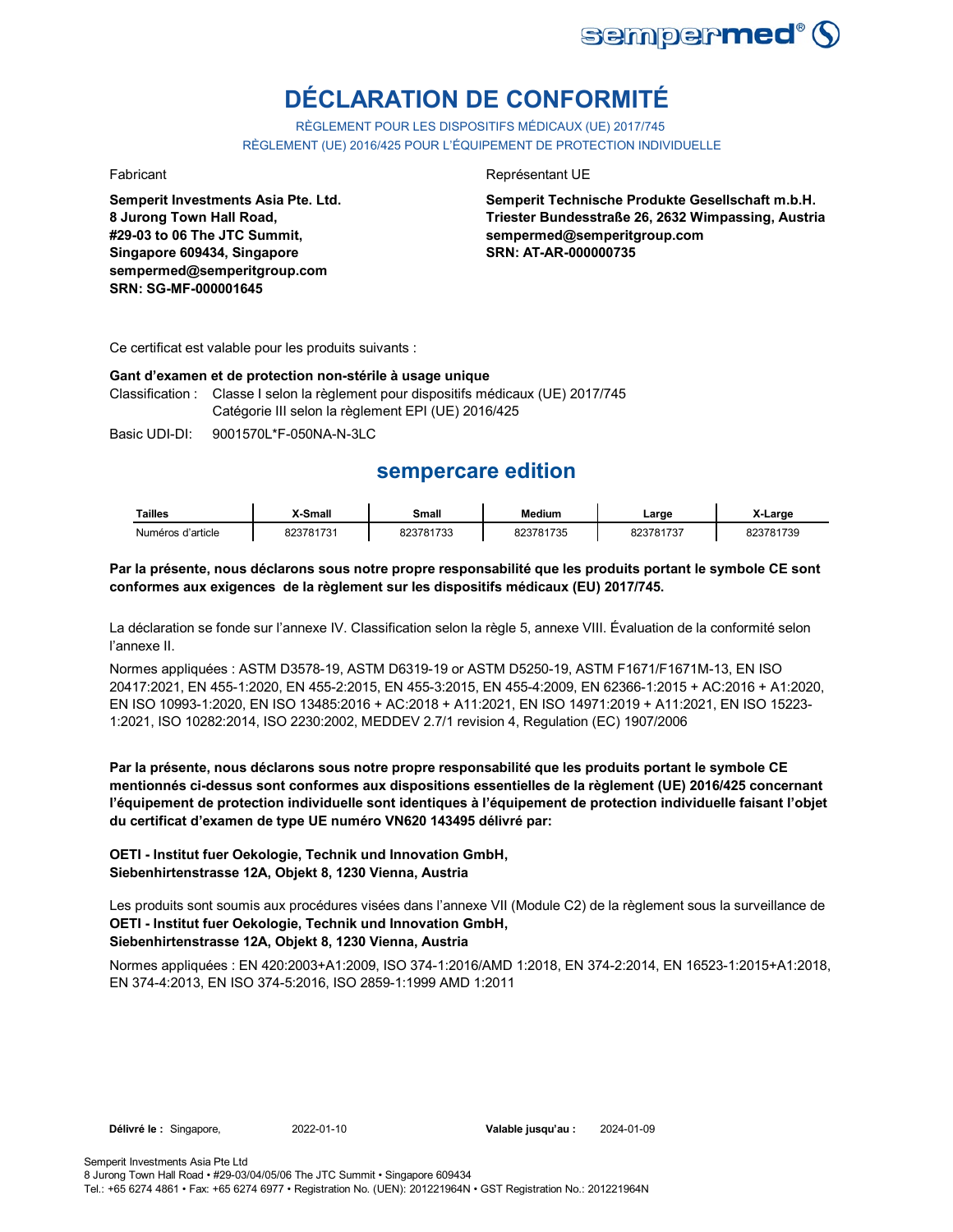

# **DICHIARAZIONE DI CONFORMITÀ**

REGOLAMENTO SUL DISPOSITIVO MEDICO (UE) 2017/745 REGOLAMENTO (UE) 2016/425 DELL'APPARECCHIATURA DI PROTEZIONE INDIVIDUALE

**Semperit Investments Asia Pte. Ltd. 8 Jurong Town Hall Road, #29-03 to 06 The JTC Summit, Singapore 609434, Singapore sempermed@semperitgroup.com SRN: SG-MF-000001645**

Produttore Rappresentante autorizzato nell'UE

**Semperit Technische Produkte Gesellschaft m.b.H. Triester Bundesstraße 26, 2632 Wimpassing, Austria sempermed@semperitgroup.com SRN: AT-AR-000000735**

Questo certificato è valido per il seguente prodotto:

### **Guanto protettivo non sterile monouso da esame**

Clasificazione: Classe I secondo il regolamento dispositivi medici (UE) 2017/745 Categoria III secondo il regolamento (UE) 2016/425 del PPE

Basic UDI-DI: 9001570L \*F-050NA-N-3LC

## **sempercare edition**

| <b>Misure</b>   | X-Small           | Small     | <b>Medium</b> | Large     | X-Large   |
|-----------------|-------------------|-----------|---------------|-----------|-----------|
| Codici articolo | 823781731<br>ŏ∠3ı | 823781733 | 823781735     | 823781737 | 823781739 |

## **Con la presente, dichiariamo sotto la nostra esclusiva responsabilità che il prodotto con marchio CE sopra descritto soddisfa i requisiti del regolamento sui dispositivi medici (UE) 2017/745 .**

Dichiarazione basata sull'allegato IV. Classificazione secondo la regola 5, allegato VIII. La valutazione della conformità si basa sull'allegato II.

Norme applicate: ASTM D3578-19, ASTM D6319-19 or ASTM D5250-19, ASTM F1671/F1671M-13, EN ISO 20417:2021, EN 455-1:2020, EN 455-2:2015, EN 455-3:2015, EN 455-4:2009, EN 62366-1:2015 + AC:2016 + A1:2020, EN ISO 10993- 1:2020, EN ISO 13485:2016 + AC:2018 + A11:2021, EN ISO 14971:2019 + A11:2021, EN ISO 15223-1:2021, ISO 10282:2014, ISO 2230:2002, MEDDEV 2.7/1 revision 4, Regulation (EC) 1907/2006

**Con la presente, dichiariamo sotto la nostra esclusiva responsabilità che il prodotto con marchio CE sopra descritto è conforme alle disposizioni applicabili del Regolamento (UE) 2016/425 sui dispositivi di protezione individuale ed è identico al dispositivo di protezione personale che è soggetto al Certificato di Esame di Tipo UE n. VN620 143495 rilasciato da:**

**OETI - Institut fuer Oekologie, Technik und Innovation GmbH, Siebenhirtenstrasse 12A, Objekt 8, 1230 Vienna, Austria**

**OETI - Institut fuer Oekologie, Technik und Innovation GmbH,**  ed è soggetto alla procedura di cui all'allegato VII (modulo C2) del regolamento (UE) 2016/425 sotto il controllo di

## **Siebenhirtenstrasse 12A, Objekt 8, 1230 Vienna, Austria**

8 Jurong Town Hall Road • #29-03/04/05/06 The JTC Summit • Singapore 609434

Norme applicate: EN 420:2003+A1:2009, ISO 374-1:2016/AMD 1:2018, EN 374-2:2014, EN 16523-1:2015+A1:2018, EN 374-4:2013, EN ISO 374-5:2016, ISO 2859-1:1999 AMD 1:2011

Semperit Investments Asia Pte Ltd

Tel.: +65 6274 4861 • Fax: +65 6274 6977 • Registration No. (UEN): 201221964N • GST Registration No.: 201221964N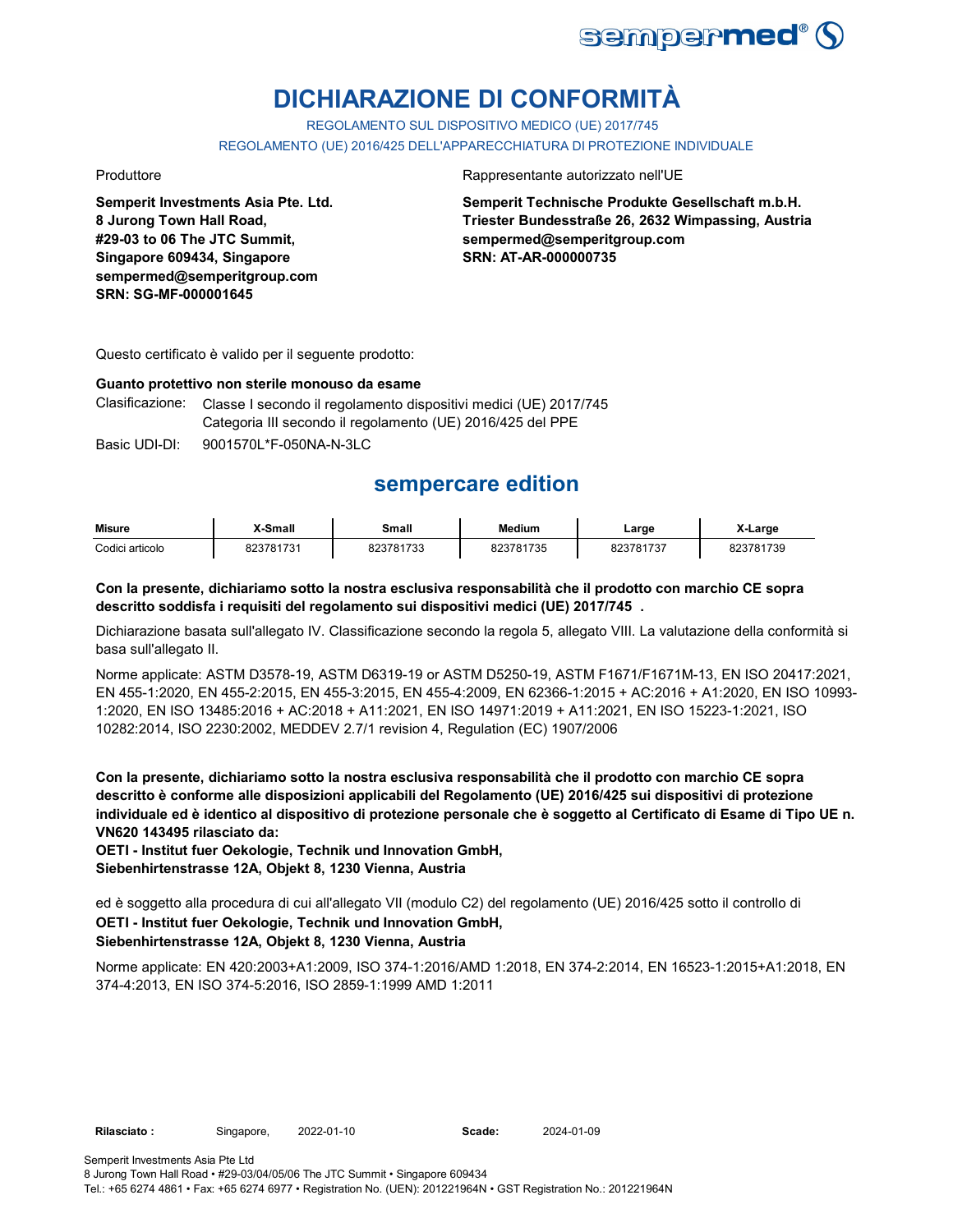

# **CONFORMITEITSVERKLARING**

VERORDENING MEDISCHE PRODUCTEN (EU) 2017/745

VERORDENING (EU) 2016/425 BETREFFENDE PERSOONLIJKE BESCHERMENDE UITRUSTING

**Semperit Investments Asia Pte. Ltd. 8 Jurong Town Hall Road, #29-03 to 06 The JTC Summit, Singapore 609434, Singapore sempermed@semperitgroup.com SRN: SG-MF-000001645**

### Fabrikant Gemachtigde EU

**Semperit Technische Produkte Gesellschaft m.b.H. Triester Bundesstraße 26, 2632 Wimpassing, Austria sempermed@semperitgroup.com SRN: AT-AR-000000735**

Dit certificaat is geldig voor de volgende producten:

## **Niet-steriele onderzoeks- en beschermende handschoenen voor eenmalig gebruik**

Classificatie: Klasse I volgens Verordening (EU) 2017/745 betreffende medische hulpmiddelen Categorie III volgens PBM-verordening (EU) 2016/425

Basic UDI-DI: 9001570L\*F-050NA-N-3LC 9001570L\*F-050NA-N-

## **sempercare edition**

| <b>Maten</b>   | X-Small   | Small             | <b>Medium</b>  | ∟arge                               | X-Large             |
|----------------|-----------|-------------------|----------------|-------------------------------------|---------------------|
| Artikelnummers | 823781731 | 23781733<br>ו ט∠ס | 823781<br>1735 | ົ <sup>າຊ</sup> 7817 ວັນ<br>، ت ے ت | 781739<br>റ~<br>701 |

**Wij verklaren hierbij onder uitsluitende verantwoordelijkheid, dat de CE-gemarkeerde producten voldoen aan de vereisten van de Verordening Medische Hulpmiddelen (EU) 2017/745.**

Verklaring op basis van bijlage IV. Classificatie volgens regel 5, bijlage VIII. De conformiteitsbeoordeling is gebaseerd op bijlage II.

Toegepaste normen: ASTM D3578-19, ASTM D6319-19 or ASTM D5250-19, ASTM F1671/F1671M-13, EN ISO 20417:2021, EN 455-1:2020, EN 455-2:2015, EN 455-3:2015, EN 455-4:2009, EN 62366-1:2015 + AC:2016 + A1:2020, EN ISO 10993-1:2020, EN ISO 13485:2016 + AC:2018 + A11:2021, EN ISO 14971:2019 + A11:2021, EN ISO 15223-1:2021, ISO 10282:2014, ISO 2230:2002, MEDDEV 2.7/1 revision 4, Regulation (EC) 1907/2006

**Hierbij verklaren wij onder uitsluitende verantwoordelijkheid, dat de bovengenoemde CE-gemarkeerde producten voldoen aan de relevante bepalingen van de Verordening (EU) 2016/425 over persoonlijke beschermingsmiddelen en het onderworpen zijn aan het certificaat van EU-typeonderzoek nr.VN620 143495 uitgegeven door:**

**OETI - Institut fuer Oekologie, Technik und Innovation GmbH, Siebenhirtenstrasse 12A, Objekt 8, 1230 Vienna, Austria**

De producten vallen onder de procedures van bijlage VII (module C2) van de verordening onder toezicht van

## **OETI - Institut fuer Oekologie, Technik und Innovation GmbH, Siebenhirtenstrasse 12A, Objekt 8, 1230 Vienna, Austria**

Toegepaste normen: EN 420:2003+A1:2009, ISO 374-1:2016/AMD 1:2018, EN 374-2:2014, EN 16523- 1:2015+A1:2018, EN 374-4:2013, EN ISO 374-5:2016, ISO 2859-1:1999 AMD 1:2011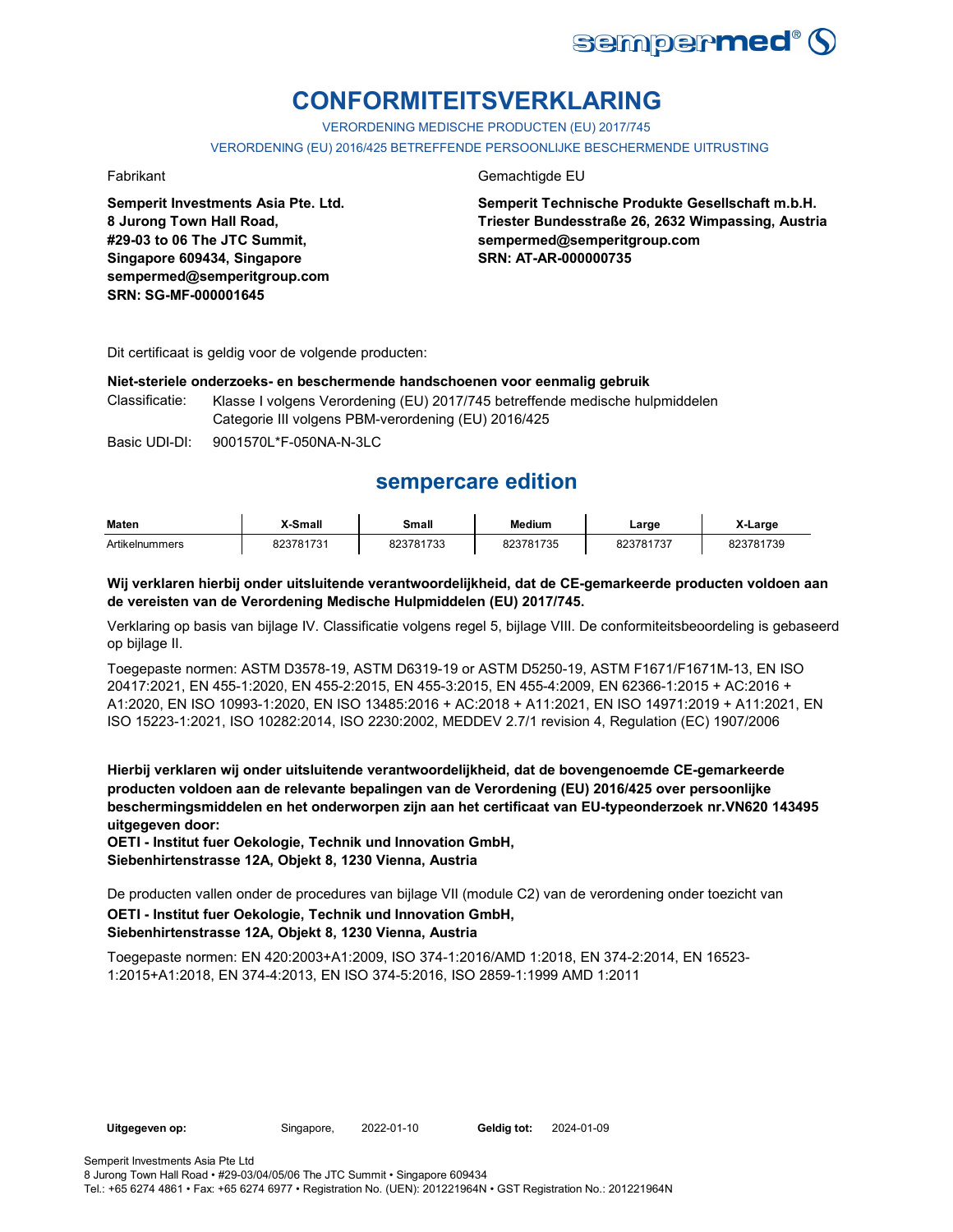

# **DECLARACIÓN DE CONFORMIDAD**

REGLAMENTO (UE) 2017/745 DE PRODUCTOS MEDICINALES REGLAMENTO (UE) 2016/425 PARA EQUIPAMIENTOS PERSONALES

**Semperit Investments Asia Pte. Ltd. 8 Jurong Town Hall Road, #29-03 to 06 The JTC Summit, Singapore 609434, Singapore sempermed@semperitgroup.com SRN: SG-MF-000001645**

### Fabricante Representante de la UE

**Semperit Technische Produkte Gesellschaft m.b.H. Triester Bundesstraße 26, 2632 Wimpassing, Austria sempermed@semperitgroup.com SRN: AT-AR-000000735**

El presente certificado es válido para los siguientes productos:

### **Guante de exploración y protección no estéril para un solo uso**

| Clasificación: | Clase I según el Reglamento de Productos Medicinales (EU) 2017/745 |
|----------------|--------------------------------------------------------------------|
|                | Categoría III según el Reglamento EPI (UE) 2016/425                |

Basic UDI-DI: 9001570L\*F-050NA-N-3LC

## **sempercare edition**

| Tamaños            | <b>X-Small</b> | Small     | <b>Medium</b> | Large     | X-Large   |
|--------------------|----------------|-----------|---------------|-----------|-----------|
| Número de artículo | 823781731      | 823781733 | 823781735     | 823781737 | 823781739 |

### **Por la presente confirmamos bajo nuestra exclusiva responsabilidad que los productos con marcado CE cumplen con los requisitos del Reglamento (UE) 2017/745 sobre productos sanitarios.**

Declaración basada en el anexo IV. Clasificación según la norma 5 del anexo VIII. La evaluación de la conformidad se basa en el anexo II.

Normas aplicadas: ASTM D3578-19, ASTM D6319-19 or ASTM D5250-19, ASTM F1671/F1671M-13, EN ISO 20417:2021, EN 455-1:2020, EN 455-2:2015, EN 455-3:2015, EN 455-4:2009, EN 62366-1:2015 + AC:2016 + A1:2020, EN ISO 10993- 1:2020, EN ISO 13485:2016 + AC:2018 + A11:2021, EN ISO 14971:2019 + A11:2021, EN ISO 15223-1:2021, ISO 10282:2014, ISO 2230:2002, MEDDEV 2.7/1 revision 4, Regulation (EC) 1907/2006

## **Por la presente confirmamos, bajo nuestra exclusiva responsabilidad, que los productos arriba mencionados con la marca CE cumplen con las disposiciones pertinentes del Reglamento (UE) 2016/425 para equipos de protección personal y están sujetos al Certificado de examen de tipo nº. VN620 143495 expedido por:**

## **OETI - Institut fuer Oekologie, Technik und Innovation GmbH,**

**Siebenhirtenstrasse 12A, Objekt 8, 1230 Vienna, Austria**

Los productos están sujetos a los procedimientos establecidos en el anexo VII (módulo C2) del Reglamento bajo la supervisión de

## **OETI - Institut fuer Oekologie, Technik und Innovation GmbH, Siebenhirtenstrasse 12A, Objekt 8, 1230 Vienna, Austria**

Normas aplicadas: EN 420:2003+A1:2009, ISO 374-1:2016/AMD 1:2018, EN 374-2:2014, EN 16523-1:2015+A1:2018, EN 374-4:2013, EN ISO 374-5:2016, ISO 2859-1:1999 AMD 1:2011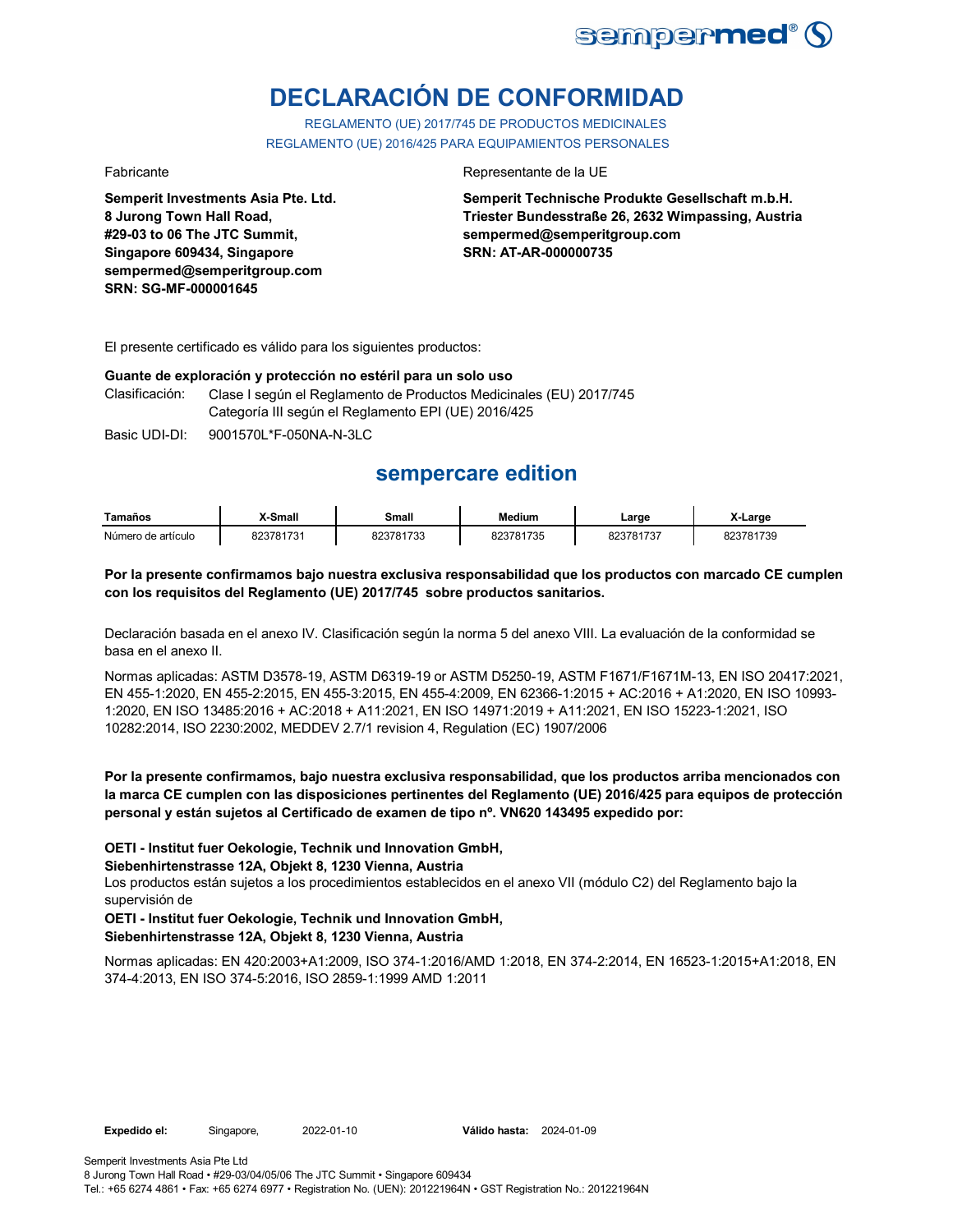

# **DECLARAÇÃO DE CONFORMIDADE**

REGULAMENTO (UE) 2017/745 SOBRE DISPOSITIVOS MÉDICOS REGULAMENTO (UE) 2016/425 SOBRE EQUIPAMENTO DE PROTEÇÃO INDIVIDUAL

**Semperit Investments Asia Pte. Ltd. 8 Jurong Town Hall Road, #29-03 to 06 The JTC Summit, Singapore 609434, Singapore sempermed@semperitgroup.com SRN: SG-MF-000001645**

## Fabricante da UE

**Semperit Technische Produkte Gesellschaft m.b.H. Triester Bundesstraße 26, 2632 Wimpassing, Austria sempermed@semperitgroup.com SRN: AT-AR-000000735**

Este certificado é válido para os seguintes produtos:

### **Luva de exame e de proteção não estéril para uso único**

Classificação: Classe I de acordo com o regulamento de Dispositivos Médicos (UE) 2017/745 Categoria III de acordo com o regulamento EPI (UE) 2016/425

Basic UDI-DI: 9001570L\*F-050NA-N-3LC 9001570L\*F-050NA-N-3L

## **sempercare edition**

| Tamanhos          | X-Small   | Small     | <b>Medium</b> | ∟arge     | X-Large   |
|-------------------|-----------|-----------|---------------|-----------|-----------|
| Números de artigo | 823781731 | 823781733 | 823781735     | 823781737 | 823781739 |

### **Declaramos desta forma, sob a nossa exclusiva responsabilidade, que os produtos com a marca CE estão em conformidade com os requisitos da Regulamento de Dispositivos Médicos (UE) 2017/745 .**

Declaração baseada no Anexo IV. Classificação de acordo com a regra 5, Anexo VIII. Avaliação da conformidade com base no Anexo II.

Normas aplicadas: ASTM D3578-19, ASTM D6319-19 or ASTM D5250-19, ASTM F1671/F1671M-13, EN ISO 20417:2021, EN 455-1:2020, EN 455-2:2015, EN 455-3:2015, EN 455-4:2009, EN 62366-1:2015 + AC:2016 + A1:2020, EN ISO 10993- 1:2020, EN ISO 13485:2016 + AC:2018 + A11:2021, EN ISO 14971:2019 + A11:2021, EN ISO 15223-1:2021, ISO 10282:2014, ISO 2230:2002, MEDDEV 2.7/1 revision 4, Regulation (EC) 1907/2006

**Declaramos desta forma, sob a nossa exclusiva responsabilidade, que os produtos com a marca CE acima mencionados estão em conformidade com as disposições relevantes do regulamento (UE) 2016/425 para Equipamentos de Proteção Individual e são objeto do certificado de exame de tipo da UE n.º VN620 143495 emitido por:**

**OETI - Institut fuer Oekologie, Technik und Innovation GmbH, Siebenhirtenstrasse 12A, Objekt 8, 1230 Vienna, Austria**

**OETI - Institut fuer Oekologie, Technik und Innovation GmbH, Siebenhirtenstrasse 12A, Objekt 8, 1230 Vienna, Austria** Os produtos são objeto dos procedimentos previstos no anexo VII (módulo C2) do regulamento, sob a supervisão de

Normas aplicadas: EN 420:2003+A1:2009, ISO 374-1:2016/AMD 1:2018, EN 374-2:2014, EN 16523-1:2015+A1:2018, EN 374-4:2013, EN ISO 374-5:2016, ISO 2859-1:1999 AMD 1:2011

**Emitido em:** Singapore, 2022-01-10 **Válido até:** 2024-01-09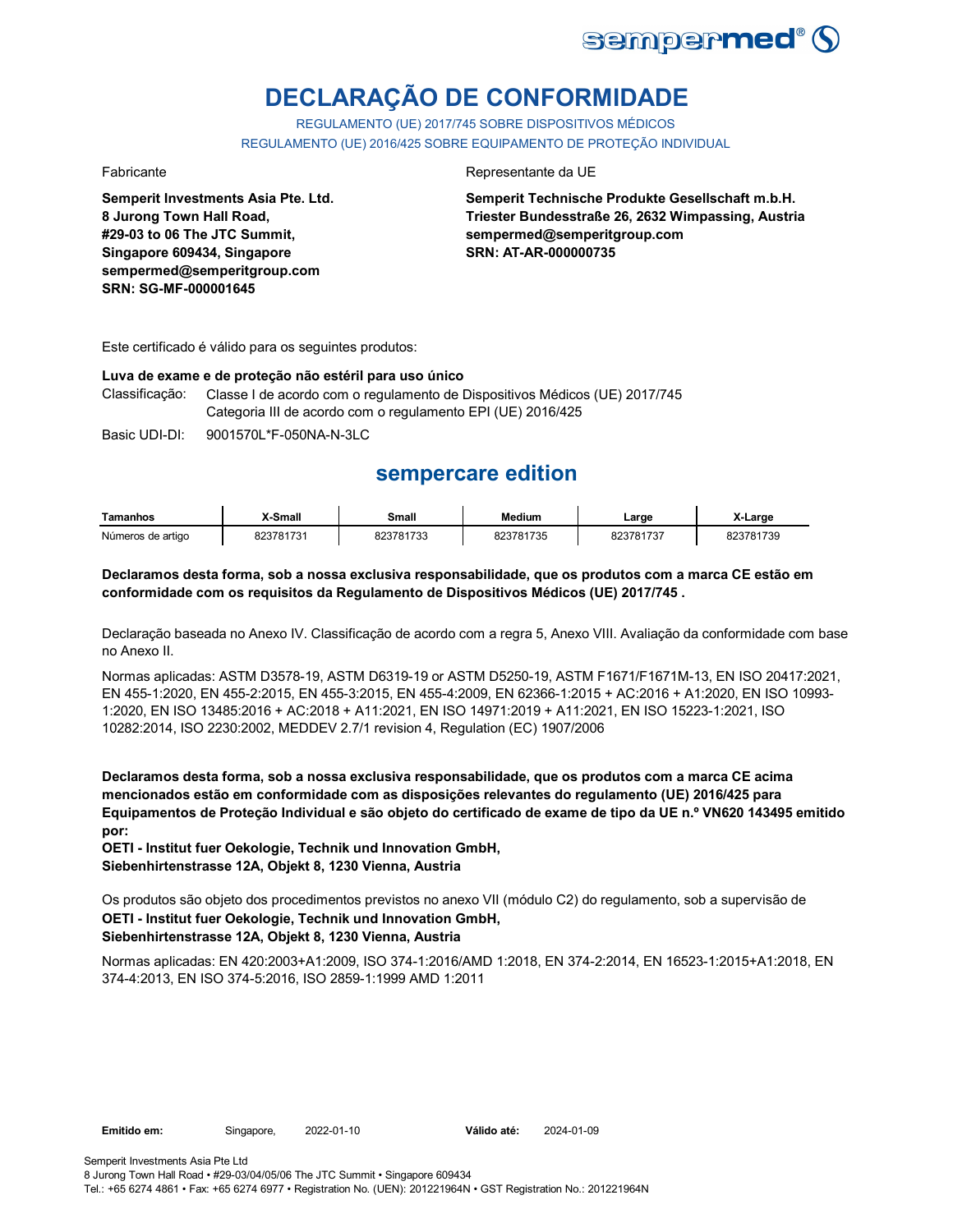

# **DEKLARATON OM ÖVERENSSTÄMMELSE**

FÖRORDNING (EU) 2017/745 MEDICINTEKNISKA PRODUKTER FÖRORDNING (EU) 2016/425 FÖR PERSONLIG SKYDDSUTRUSTNING

**Semperit Investments Asia Pte. Ltd. 8 Jurong Town Hall Road, #29-03 to 06 The JTC Summit, Singapore 609434, Singapore sempermed@semperitgroup.com SRN: SG-MF-000001645**

### Tillverkare **Behörig representant hos EU**

**Semperit Technische Produkte Gesellschaft m.b.H. Triester Bundesstraße 26, 2632 Wimpassing, Austria sempermed@semperitgroup.com SRN: AT-AR-000000735**

Detta certifikat gäller följande produkt:

### **Icke-steril inspektions- och skyddshandske för engångsanvändning**

Klassificering: Klass I enligt EU-förordning för medicintek-niska produkter (MD) (EU) 2017/745 Kategori III enligt EU-förordning för personlig skyddsutrustning (PPE) 2016/425

Basic UDI-DI: 9001570L\*F-050NA-N-3LC 9001570L\*F-050NA-N-3L

## **sempercare edition**

| <b>Storlekar</b> | -Small    | Small     | <b>Medium</b> | Large<br>___                          | , K-Larɑe |
|------------------|-----------|-----------|---------------|---------------------------------------|-----------|
| Artikelkoder     | 823781731 | 323781733 | 3781735       | 000704707<br>$\overline{\phantom{a}}$ | 823781739 |

## **Vi förklarar härmed under eget exklusivt ansvar att ovan beskrivna, CE-markerade produkt stämmer överens med erforderliga i förordning för medicinska produkter (EU) 2017/745.**

Förklaring på grundval av bilaga IV. Klassificering enligt regel 5, bilaga VIII. Bedömningen av överensstämmelse grundar sig på bilaga II.

Tillämpade standarder: ASTM D3578-19, ASTM D6319-19 or ASTM D5250-19, ASTM F1671/F1671M-13, EN ISO 20417:2021, EN 455-1:2020, EN 455-2:2015, EN 455-3:2015, EN 455-4:2009, EN 62366-1:2015 + AC:2016 + A1:2020, EN ISO 10993-1:2020, EN ISO 13485:2016 + AC:2018 + A11:2021, EN ISO 14971:2019 + A11:2021, EN ISO 15223- 1:2021, ISO 10282:2014, ISO 2230:2002, MEDDEV 2.7/1 revision 4, Regulation (EC) 1907/2006

## **Vi förklarar härmed under eget exklusivt ansvar att ovan beskrivna, CE-markerade produkt stämmer överens med tillämpliga bestämmelser i EU-förordningen 2016/425 för personlig skyddsutrustning och är identisk med den personliga skyddsutrustning som anges i EU-certifikat för typgranskning nummerVN620 143495 daterad av:**

## **OETI - Institut fuer Oekologie, Technik und Innovation GmbH,**

### **Siebenhirtenstrasse 12A, Objekt 8, 1230 Vienna, Austria**

och är föremål för den procedur som beskrivs i Bilaga VII (Modul C2) till EU-förordningen 2016/425 under the supervision of under uppsikt av

## **OETI - Institut fuer Oekologie, Technik und Innovation GmbH, Siebenhirtenstrasse 12A, Objekt 8, 1230 Vienna, Austria**

Tillämpade standarder: EN 420:2003+A1:2009, ISO 374-1:2016/AMD 1:2018, EN 374-2:2014, EN 16523- 1:2015+A1:2018, EN 374-4:2013, EN ISO 374-5:2016, ISO 2859-1:1999 AMD 1:2011

**Daterad :** Singapore, 2022-01-10 **Giltig till:** 2024-01-09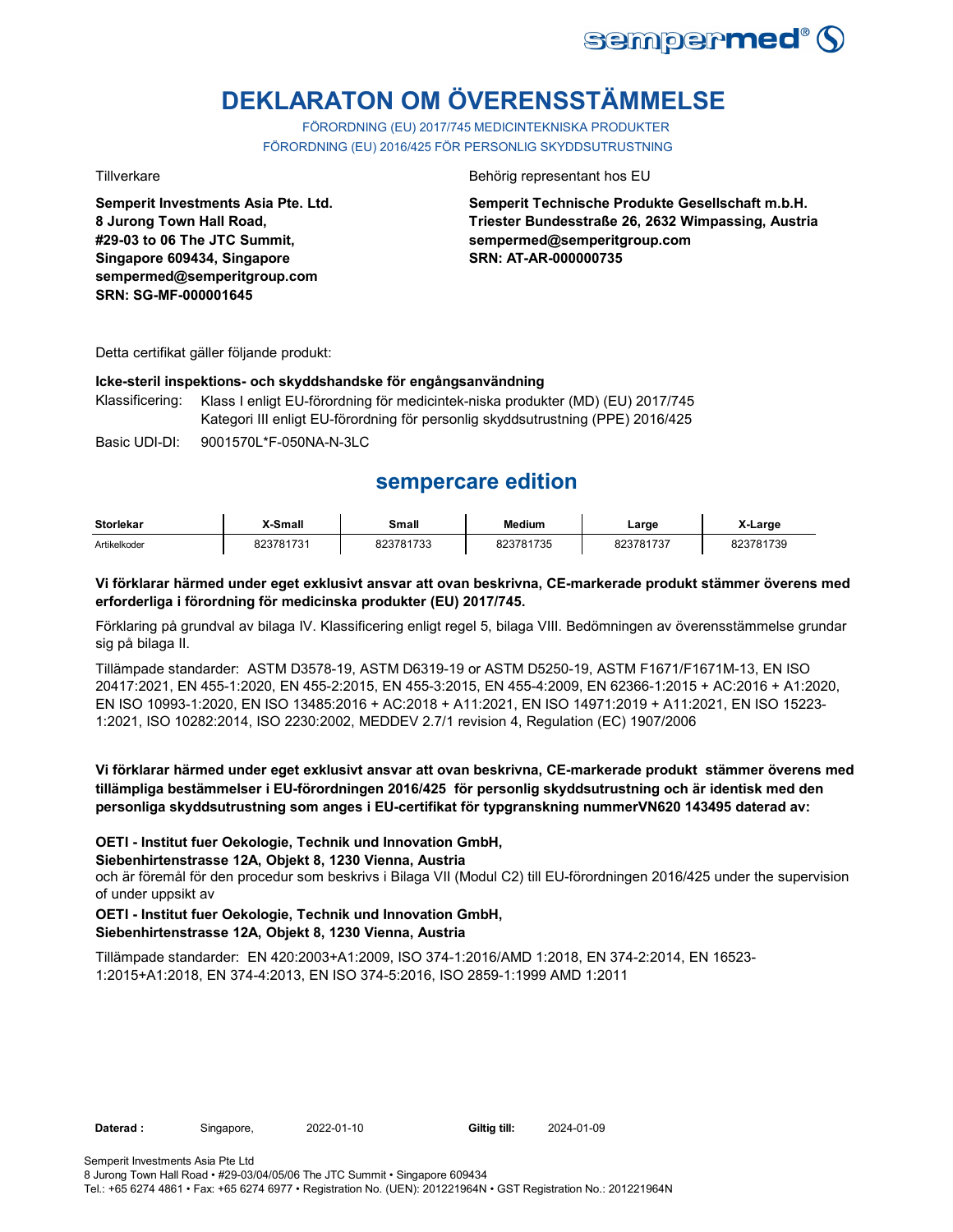

# **KONFORMITETSERKLÆRING**

FORORDNING (EU) 2017/745 OM MEDICINSK UDSTYR FORORDNING (EU) 2016/425 FOR PERSONLIGE VÆRNEMIDLER

**Semperit Investments Asia Pte. Ltd. 8 Jurong Town Hall Road, #29-03 to 06 The JTC Summit, Singapore 609434, Singapore sempermed@semperitgroup.com SRN: SG-MF-000001645**

## Producent **EU-befuldmægtigede**

**Semperit Technische Produkte Gesellschaft m.b.H. Triester Bundesstraße 26, 2632 Wimpassing, Austria sempermed@semperitgroup.com SRN: AT-AR-000000735**

Dette certifikat er gyldigt for følgende produkter:

### **Ikke-steril undersøgelses- og beskyttelseshandske til engangsbrug**

Klassificering: Klasse I jævnfør (EU) 2017/745 -forordningen for medicinsk udstyr Kategori III jævnfør PVM-forordningen (EU) 2016/425

Basic UDI-DI: 9001570L\*F-050NA-N-3LC 9001570L\*F-050NA-N-3L

## **sempercare edition**

| <b>Størrelser</b> | X-Small   | Small     | <b>Medium</b> | Large     | X-Large   |
|-------------------|-----------|-----------|---------------|-----------|-----------|
| Artikelnumre      | 823781731 | 823781733 | 823781735     | 823781737 | 823781739 |

## **Vi bekræfter hermed under fuldt ansvar, at de ovenfor nævnte CE-mærkede produkter stemmer overens med de krav i forordningen for medicinsk udstyr (EU) 2017/745.**

Erklæring på grundlag af bilag IV. Klassificering i henhold til regel 5, bilag VIII. Overensstemmelsesvurderingen er baseret på bilag II.

Anvendte standarder: ASTM D3578-19, ASTM D6319-19 or ASTM D5250-19, ASTM F1671/F1671M-13, EN ISO 20417:2021, EN 455-1:2020, EN 455-2:2015, EN 455-3:2015, EN 455-4:2009, EN 62366-1:2015 + AC:2016 + A1:2020, EN ISO 10993-1:2020, EN ISO 13485:2016 + AC:2018 + A11:2021, EN ISO 14971:2019 + A11:2021, EN ISO 15223- 1:2021, ISO 10282:2014, ISO 2230:2002, MEDDEV 2.7/1 revision 4, Regulation (EC) 1907/2006

**Vi bekræfter hermed under fuldt ansvar, at de ovenfor nævnte CE-mærkede produkter stemmer overens med med de afgørende bestemmelser i forordningen (EU) 2016/425 for personlige værnemidler, og er genstand for EUcertificering af typeafprøvning nr.VN620 143495 udstedt gennem:**

**OETI - Institut fuer Oekologie, Technik und Innovation GmbH,** 

**Siebenhirtenstrasse 12A, Objekt 8, 1230 Vienna, Austria**

Produkterne er genstand for procedurer jævnfør VII (modul C2) i forordningen med opsyn af

**OETI - Institut fuer Oekologie, Technik und Innovation GmbH,** 

## **Siebenhirtenstrasse 12A, Objekt 8, 1230 Vienna, Austria**

Anvendte standarder: EN 420:2003+A1:2009, ISO 374-1:2016/AMD 1:2018, EN 374-2:2014, EN 16523-1:2015+A1:2018, EN 374-4:2013, EN ISO 374-5:2016, ISO 2859-1:1999 AMD 1:2011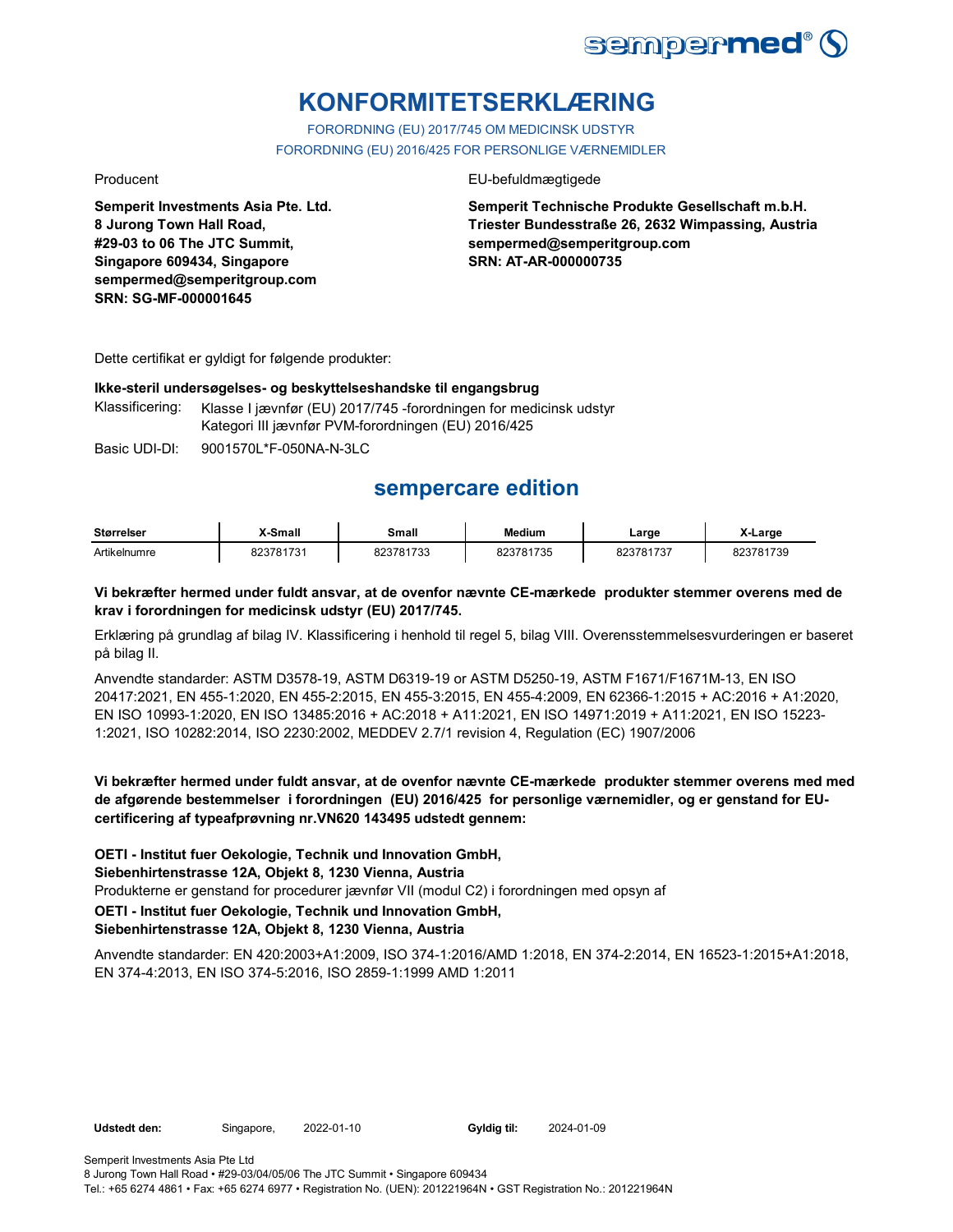

# **KONFORMITETSERKLÆRING**

FORORDNING FOR MEDISINSK UTSTYR (EU) 2017/745 FORORDNING (EU) 2016/425 OM PERSONLIG VERNEUTSTYR

**Semperit Investments Asia Pte. Ltd. 8 Jurong Town Hall Road, #29-03 to 06 The JTC Summit, Singapore 609434, Singapore sempermed@semperitgroup.com SRN: SG-MF-000001645**

### Produsent **Autorisert representant i EU**

**Semperit Technische Produkte Gesellschaft m.b.H. Triester Bundesstraße 26, 2632 Wimpassing, Austria sempermed@semperitgroup.com SRN: AT-AR-000000735**

Dette sertifikatet er gyldig for følgende produkter:

### **Ikke-steril undersøkelses- og beskyttelseshanske for engangsbruk**

Klassifisering: Klasse I i henhold til forordning for medisinsk utstyr (EU) 2017/745 Kategori III i henhold til PVU-forordningen (EU) nr. 2016/425

Basic UDI-DI: 9001570L\*F-050NA-N-3LC 9001570L\*F-050NA-N-3L

## **sempercare edition**

| <b>Størrelser</b> | X-Small   | Small     | <b>Medium</b> | Large     | X-Large   |
|-------------------|-----------|-----------|---------------|-----------|-----------|
| Artikkelnumre     | 823781731 | 823781733 | 823781735     | 823781737 | 823781739 |

## **Vi erklærer herved under eneansvar at det CE-merkede produktet oppfyller de kravene i Uredbet for medisinsk utstyr (EU) 2017/745.**

Erklæring basert på vedlegg IV. Klassifisering i henhold til regel nr. 5, vedlegg VIII. Samsvarsvurderingen er basert på vedlegg II.

Relevante standarder: ASTM D3578-19, ASTM D6319-19 or ASTM D5250-19, ASTM F1671/F1671M-13, EN ISO 20417:2021, EN 455-1:2020, EN 455-2:2015, EN 455-3:2015, EN 455-4:2009, EN 62366-1:2015 + AC:2016 + A1:2020, EN ISO 10993-1:2020, EN ISO 13485:2016 + AC:2018 + A11:2021, EN ISO 14971:2019 + A11:2021, EN ISO 15223- 1:2021, ISO 10282:2014, ISO 2230:2002, MEDDEV 2.7/1 revision 4, Regulation (EC) 1907/2006

**Vi erklærer herved under eneansvar at det CE-merkede produktet som er nevnt ovenfor oppfyller de relevante bestemmelsene i Forordning (EU) nr. 2016/425 om personlig verneutstyr og er gjenstand for EUtypeprøvesertifikat nr. VN620 143495 utstedt av:**

**OETI - Institut fuer Oekologie, Technik und Innovation GmbH,** 

**Siebenhirtenstrasse 12A, Objekt 8, 1230 Vienna, Austria**

**OETI - Institut fuer Oekologie, Technik und Innovation GmbH, Siebenhirtenstrasse 12A, Objekt 8, 1230 Vienna, Austria** Produktet er gjenstand for prosedyren som er beskrevet i Vedlegg VII (Modul C2) i Forordning nr. 2016/425 under tilsyn av

Relevante standarder: EN 420:2003+A1:2009, ISO 374-1:2016/AMD 1:2018, EN 374-2:2014, EN 16523-1:2015+A1:2018, EN 374-4:2013, EN ISO 374-5:2016, ISO 2859-1:1999 AMD 1:2011

**Utstedt den:** Singapore, 2022-01-10 **Gyldig til:** 2024-01-09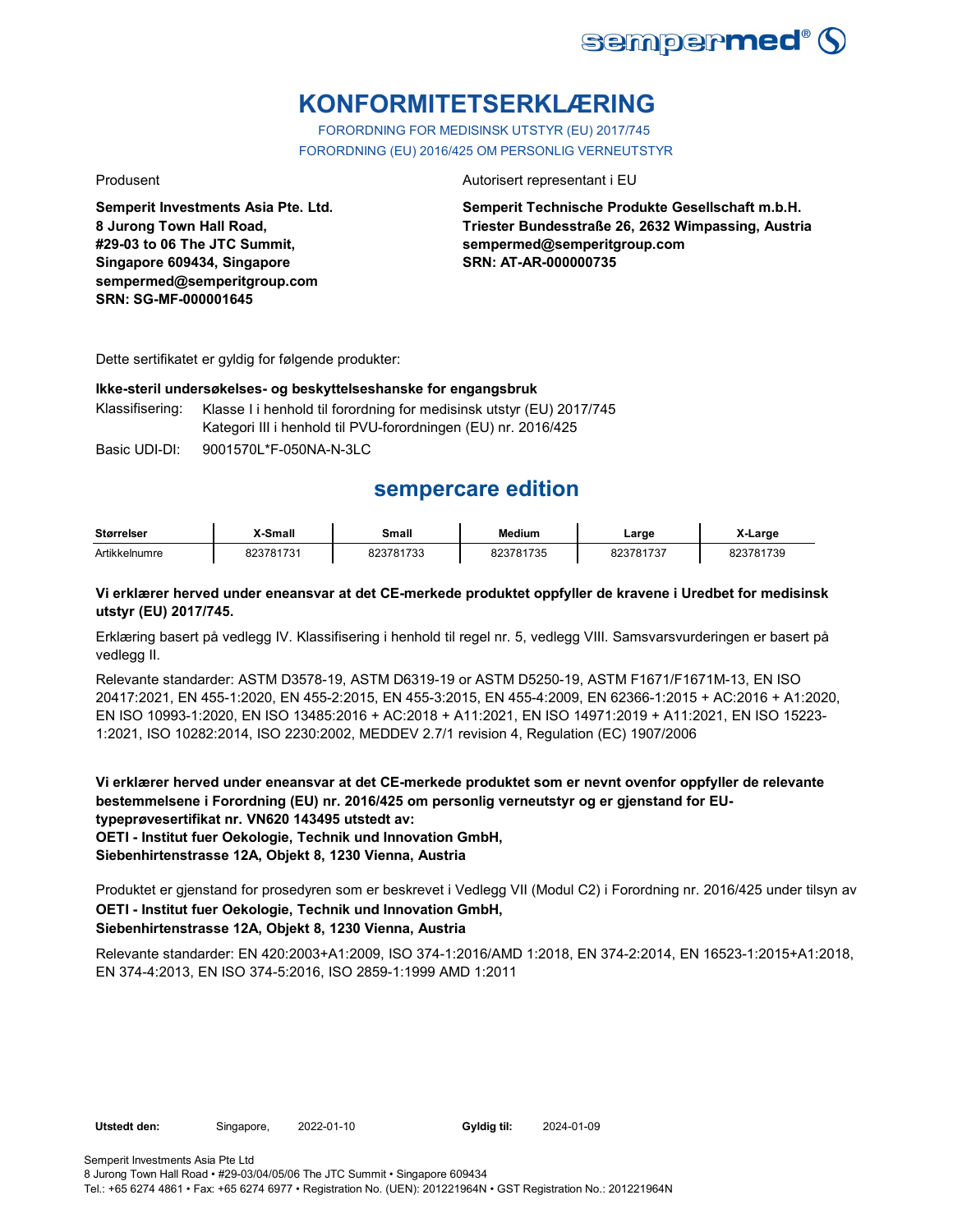

# **VAATIMUSTENMUKAISUUSVAKUUTUS**

LÄÄKINNÄLLISIÄ LAITTEITA KOSKEVA ASETUS (EU) 2017/745 HENKILÖNSUOJAIMISTA ANNETTU ASETUS (EU) 2016/425

**Semperit Investments Asia Pte. Ltd. 8 Jurong Town Hall Road, #29-03 to 06 The JTC Summit, Singapore 609434, Singapore sempermed@semperitgroup.com SRN: SG-MF-000001645**

Valmistaja EU:n valtuutettu edustaja

**Semperit Technische Produkte Gesellschaft m.b.H. Triester Bundesstraße 26, 2632 Wimpassing, Austria sempermed@semperitgroup.com SRN: AT-AR-000000735**

Tämä sertifikaatti koskee seuraavia tuotteita:

## **Kertakäyttöinen ei-steriili tutkimus- ja suojakäsine**

Luokitus: Luokka I lääkinnällisiä laitteita koskevan asetuksen (EU) 2017/745 mukaisesti Luokka III henkilönsuojaimista annetun asetuksen (EU) 2016/425 mukaisesti

Basic UDI-DI: 9001570L\*F-050NA-N-3LC

## **sempercare edition**

| Koot         | X-Small              | <b>Small</b>     | Medium                  | ∟arge | _arge  |
|--------------|----------------------|------------------|-------------------------|-------|--------|
| Tuotenumerot | 170.<br>ּ הס<br>70 ^ | 200704799<br>753 | $\overline{\mathbf{u}}$ | 4707  | 781739 |

## **Täten vahvistamme yksinomaisella vastuullamme, että CE-merkityt tuotteet vastaavat lääkinnällisiä laitteita koskevan asetuksen (EU) 2017/745 mukaisia vaatimuksia.**

Liitteeseen IV perustuva julistus. Luokitus liitteen VIII 5 säännön mukaisesti. Vaatimustenmukaisuuden arviointi perustuu liitteeseen II.

Sovelletut standardit: ASTM D3578-19, ASTM D6319-19 or ASTM D5250-19, ASTM F1671/F1671M-13, EN ISO 20417:2021, EN 455-1:2020, EN 455-2:2015, EN 455-3:2015, EN 455-4:2009, EN 62366-1:2015 + AC:2016 + A1:2020, EN ISO 10993-1:2020, EN ISO 13485:2016 + AC:2018 + A11:2021, EN ISO 14971:2019 + A11:2021, EN ISO 15223- 1:2021, ISO 10282:2014, ISO 2230:2002, MEDDEV 2.7/1 revision 4, Regulation (EC) 1907/2006

**Täten vahvistamme yksinomaisella vastuullamme, että yllä mainitut CE-merkityt tuotteet vastaavat henkilönsuojaimista annetun asetuksen (EU) 2016/425 mukaisia perustavanlaatuisia vaatimuksia ja niihin sovelletaan EU:n tyyppitarkastustodistusta nro VN620 143495 laadittu :**

**OETI - Institut fuer Oekologie, Technik und Innovation GmbH,** 

**Siebenhirtenstrasse 12A, Objekt 8, 1230 Vienna, Austria**

Tuotteet ovat asetuksen liitteen VII (moduuli C2) mukaisen menettelyn kohteena, valvonnan suorittaa

**OETI - Institut fuer Oekologie, Technik und Innovation GmbH,** 

## **Siebenhirtenstrasse 12A, Objekt 8, 1230 Vienna, Austria**

Sovelletut standardit: EN 420:2003+A1:2009, ISO 374-1:2016/AMD 1:2018, EN 374-2:2014, EN 16523-1:2015+A1:2018, EN 374-4:2013, EN ISO 374-5:2016, ISO 2859-1:1999 AMD 1:2011

**Laadittu :** Singapore, 2022-01-10 **Voimassa (asti):** 2024-01-09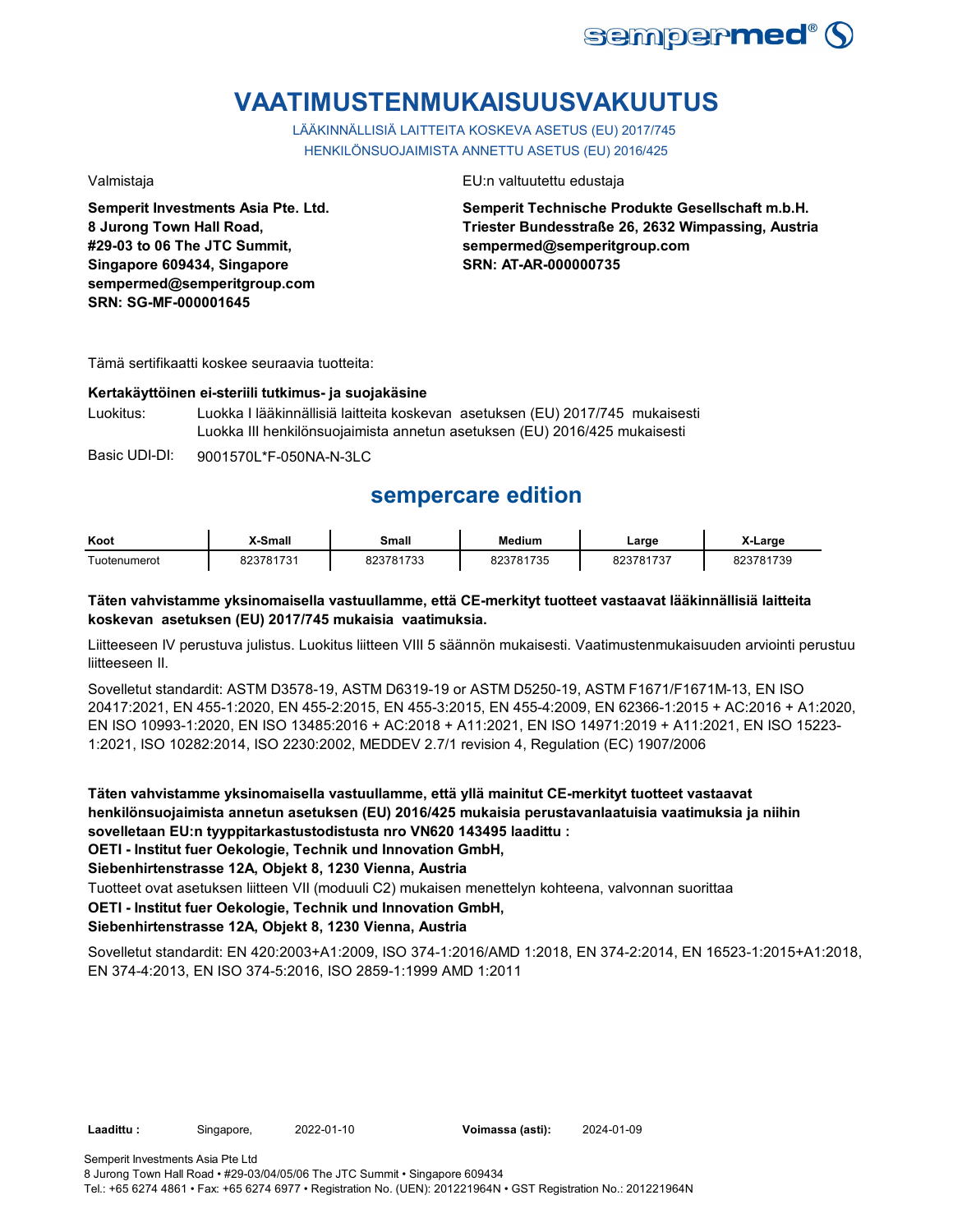

# **ATITIKTIES DEKLARACIJA**

REGLAMENTAS DĖL MEDICINOS PRIETAISŲ (ES) 2017/745 REGLAMENTAS (ES) 2016/425 DĖL ASMENINIŲ APSAUGOS PRIEMONIŲ

**Semperit Investments Asia Pte. Ltd. 8 Jurong Town Hall Road, #29-03 to 06 The JTC Summit, Singapore 609434, Singapore sempermed@semperitgroup.com SRN: SG-MF-000001645**

## Gamintojas **ES interviewes** ES ja aliotas asmuo

**Semperit Technische Produkte Gesellschaft m.b.H. Triester Bundesstraße 26, 2632 Wimpassing, Austria sempermed@semperitgroup.com SRN: AT-AR-000000735**

Šis sertifikatas galioja toliau nurodytiems produktams:

## **Nesterilios vienkartinio naudojimo apžiūros ir apsauginės pirštinės**

Klasifikacija: I klasė pagal reglamentą dėl medicinos prietaisų (ES) 2017/745 III kategorija pagal reglamentą (ES) 2016/425 dėl asmeninių apsaugos priemonių

Basic UDI-DI: 9001570L\*F-050NA-N-3LC

## **sempercare edition**

| Dvdžiai         | X-Small   | Small     | <b>Medium</b> | ∟arge     | -Large    |
|-----------------|-----------|-----------|---------------|-----------|-----------|
| Prekiu numeriai | 823781731 | 823781733 | 823781735     | 823781737 | 823781739 |

## **Prisiimdami visą atsakomybę šiuo dokumentu patvirtiname, kad CE paženklinti produktai atitinka reglamentą dėl medicinos prietaisų (ES) 2017/745 reikalavimus.**

Deklaracija, pagrįsta IV priedu. Klasifikavimas pagal VIII priedo 5 taisyklę. Atitikties įvertinimas pagal II priedą.

Taikomi standartai: ASTM D3578-19, ASTM D6319-19 or ASTM D5250-19, ASTM F1671/F1671M-13, EN ISO 20417:2021, EN 455-1:2020, EN 455-2:2015, EN 455-3:2015, EN 455-4:2009, EN 62366-1:2015 + AC:2016 + A1:2020, EN ISO 10993- 1:2020, EN ISO 13485:2016 + AC:2018 + A11:2021, EN ISO 14971:2019 + A11:2021, EN ISO 15223-1:2021, ISO 10282:2014, ISO 2230:2002, MEDDEV 2.7/1 revision 4, Regulation (EC) 1907/2006

**Prisiimdami visą atsakomybę, šiuo dokumentu patvirtiname, kad anksčiau paminėti CE paženklinti produktai atitinka svarbiausius reglamentą dėl asmeninių apsaugos priemonių (ES) 2016/425 reikalavimus ir yra ES tipo tyrimo sertifikato Nr. objektas. VN620 143495 išduota :**

**OETI - Institut fuer Oekologie, Technik und Innovation GmbH,** 

**Siebenhirtenstrasse 12A, Objekt 8, 1230 Vienna, Austria**

Produktai yra metodo objektas pagal reglamentą VII priedą (modulis C2) prižiūrint

**OETI - Institut fuer Oekologie, Technik und Innovation GmbH,** 

## **Siebenhirtenstrasse 12A, Objekt 8, 1230 Vienna, Austria**

Taikomi standartai: EN 420:2003+A1:2009, ISO 374-1:2016/AMD 1:2018, EN 374-2:2014, EN 16523-1:2015+A1:2018, EN 374-4:2013, EN ISO 374-5:2016, ISO 2859-1:1999 AMD 1:2011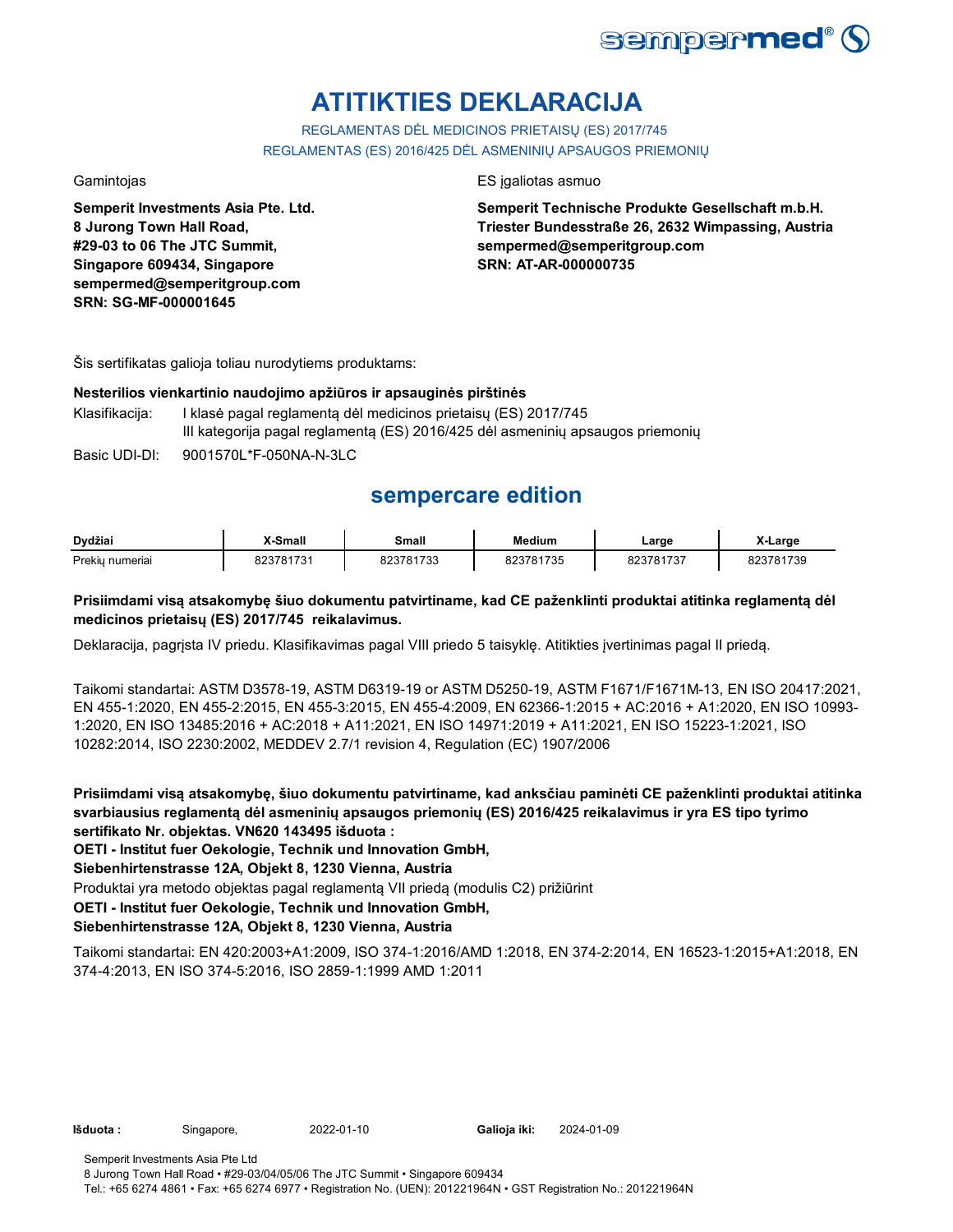

# **ATBILSTĪBAS DEKLARĀCIJA**

MEDICĪNAS IERĪČU REGULA (ES) 2017/745

REGULA (ES) 2016/425 PAR INDIVIDUĀLAJIEM AIZSARDZĪBAS LĪDZEKĻIEM

**Semperit Investments Asia Pte. Ltd. 8 Jurong Town Hall Road, #29-03 to 06 The JTC Summit, Singapore 609434, Singapore sempermed@semperitgroup.com SRN: SG-MF-000001645**

Likumīgais ražotājs **Pilnvarotais pārstāvis ES** 

**Semperit Technische Produkte Gesellschaft m.b.H. Triester Bundesstraße 26, 2632 Wimpassing, Austria sempermed@semperitgroup.com SRN: AT-AR-000000735**

Šis sertifikāts ir derīgs šādam produktam:

### **Nesterili izmeklēšanas aizsargcimdi vienreizējai lietošanai**

Klasifikācija: I klase saskaņā ar medicīnas ierīču Regulu (ES) 2017/745 III kategorija saskaņā ar IAL Regulu (ES) 2016/425

Basic UDI-DI: 9001570L\*F-050NA-N-3LC 9001570L\*F-050NA-N-3L

## **sempercare edition**

| Izmēri          | X-Small   | Small     | <b>Medium</b> | Large     | X-Large   |
|-----------------|-----------|-----------|---------------|-----------|-----------|
| Artikula numurs | 823781731 | 823781733 | 823781735     | 823781737 | 823781739 |

## **Ar šo mēs apliecinām, ka iepriekš aprakstītais produkts ar CE marķējumu atbilst medicīnas ierīču (ES) 2017/745 regulas prasībām.**

Deklarācija, pamatojoties uz IV pielikumu. Klasifikācija saskaņā ar VIII pielikuma 5. noteikumu. Atbilstības novērtēšanas pamatā ir II pielikums.

Piemērotie standarti: ASTM D3578-19, ASTM D6319-19 or ASTM D5250-19, ASTM F1671/F1671M-13, EN ISO 20417:2021, EN 455-1:2020, EN 455-2:2015, EN 455-3:2015, EN 455-4:2009, EN 62366-1:2015 + AC:2016 + A1:2020, EN ISO 10993-1:2020, EN ISO 13485:2016 + AC:2018 + A11:2021, EN ISO 14971:2019 + A11:2021, EN ISO 15223- 1:2021, ISO 10282:2014, ISO 2230:2002, MEDDEV 2.7/1 revision 4, Regulation (EC) 1907/2006

**Ar šo mēs apliecinām, ka iepriekš aprakstītais produkts ar CE marķējumu atbilst Regulas (ES) 2016/425 par individuālajiem aizsardzības līdzekļiem piemērojamajiem noteikumiem un ir identisks individuālajiem aizsardzības līdzekļiem, uz kuriem attiecas ES tipa pārbaudes sertifikāts Nr. VN620 143495 izdots :**

**OETI - Institut fuer Oekologie, Technik und Innovation GmbH,** 

**Siebenhirtenstrasse 12A, Objekt 8, 1230 Vienna, Austria**

un uz to attiecas Regulas (ES) 2016/425 VII pielikumā (C2 modulis) noteiktā procedūra

**OETI - Institut fuer Oekologie, Technik und Innovation GmbH,** 

## **Siebenhirtenstrasse 12A, Objekt 8, 1230 Vienna, Austria**

Piemērotie standarti: EN 420:2003+A1:2009, ISO 374-1:2016/AMD 1:2018, EN 374-2:2014, EN 16523-1:2015+A1:2018, EN 374-4:2013, EN ISO 374-5:2016, ISO 2859-1:1999 AMD 1:2011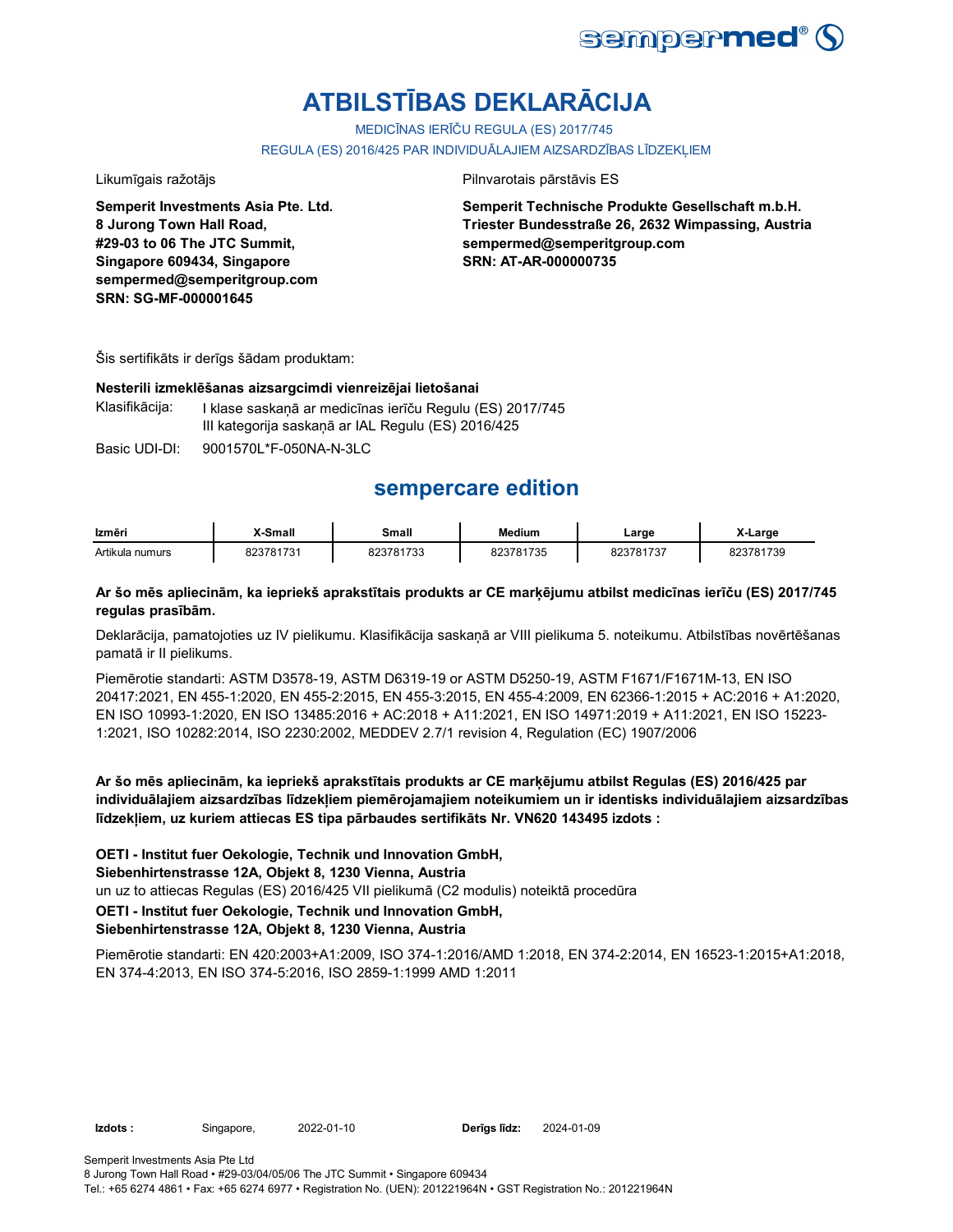

# **VASTAVUSDEKLARATSIOON**

MEDITSIINITOODETE MÄÄRUS (EL) 2017/745 ISIKUKAITSEVAHENDITE MÄÄRUS (EL) 2016/425

**Semperit Investments Asia Pte. Ltd. 8 Jurong Town Hall Road, #29-03 to 06 The JTC Summit, Singapore 609434, Singapore sempermed@semperitgroup.com SRN: SG-MF-000001645**

## Tootja Volitatud esindaja EL-is

**Semperit Technische Produkte Gesellschaft m.b.H. Triester Bundesstraße 26, 2632 Wimpassing, Austria sempermed@semperitgroup.com SRN: AT-AR-000000735**

See sertifikaat kehtib järgmistele toodetele:

## **Mittesteriilne läbivaatus- ja kaitsekinnas ühekordseks kasutuseks**

Klassifikatsioon: I klass kooskõlas meditsiinitoodete määrusega (EU) 2017/745 III kategooria kooskõlas isikukaitsevahendite määrusega (EL) 2016/425

Basic UDI-DI: 9001570L\*F-050NA-N-3LC 9001570L\*F-050NA-N-3L

## **sempercare edition**

| Suurused     | X-Small   | Small                     | Medium               | ∟arge                       | Large     |
|--------------|-----------|---------------------------|----------------------|-----------------------------|-----------|
| ⊺ootenumbrid | 823781731 | 000701722<br>81733<br>০∠০ | 823781735<br>82318 L | 002704<br>1707<br>023101131 | 823781739 |

## **Kinnitame oma ainuvastutusel, et CE-märgisega tooted on kooskõlas meditsiinitoodete määruse (EU) 2017/745 nõuetega.**

Deklaratsioon põhineb IV lisal. Klassifikatsioon kooskõlas VIII lisa 5. reegliga. Vastavushindamine põhineb II lisal.

Kohaldatud normid: ASTM D3578-19, ASTM D6319-19 or ASTM D5250-19, ASTM F1671/F1671M-13, EN ISO 20417:2021, EN 455-1:2020, EN 455-2:2015, EN 455-3:2015, EN 455-4:2009, EN 62366-1:2015 + AC:2016 + A1:2020, EN ISO 10993- 1:2020, EN ISO 13485:2016 + AC:2018 + A11:2021, EN ISO 14971:2019 + A11:2021, EN ISO 15223-1:2021, ISO 10282:2014, ISO 2230:2002, MEDDEV 2.7/1 revision 4, Regulation (EC) 1907/2006

**Kinnitame oma ainuvastutusel, et eespool nimetatud CE-märgistusega tooted on kooskõlas isikukaitsevahendite määruse (EL) 2016/425 põhisätetega ning on identsed isikukaitsevahenditega, mille kohta on välja antud EÜ tüübihindamistõend nrVN620 143495 välja :**

**OETI - Institut fuer Oekologie, Technik und Innovation GmbH,** 

**Siebenhirtenstrasse 12A, Objekt 8, 1230 Vienna, Austria**

Toodetele kohaldub määruse VII lisa (moodul C2) menetlus, mille üle teostab järelevalvet

**OETI - Institut fuer Oekologie, Technik und Innovation GmbH,** 

## **Siebenhirtenstrasse 12A, Objekt 8, 1230 Vienna, Austria**

Kohaldatud normid: EN 420:2003+A1:2009, ISO 374-1:2016/AMD 1:2018, EN 374-2:2014, EN 16523-1:2015+A1:2018, EN 374-4:2013, EN ISO 374-5:2016, ISO 2859-1:1999 AMD 1:2011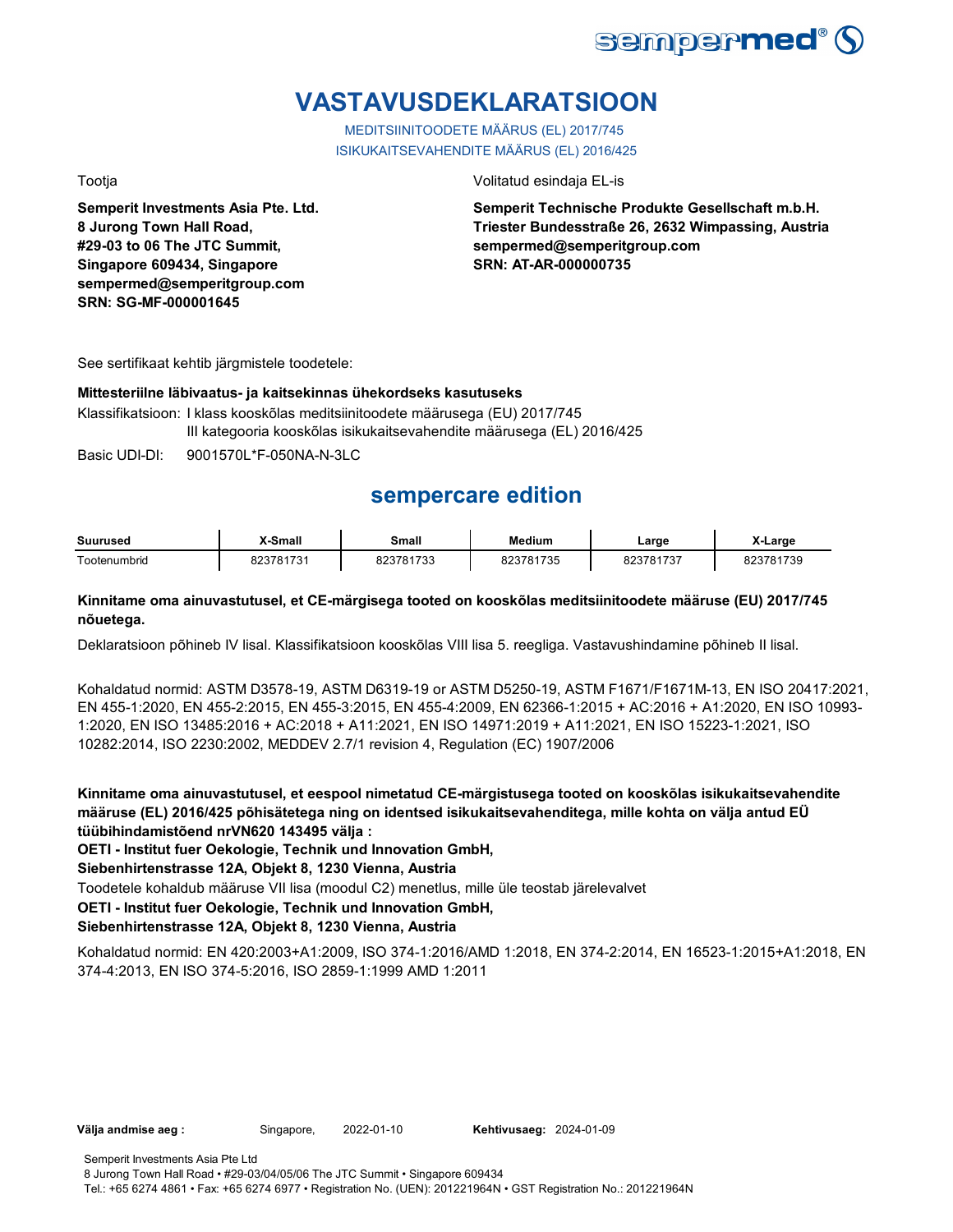

# **PROHLÁŠENÍ O SHODĚ**

NAŘÍZENÍ O ZDRAVOTNICKÝCH PROSTŘEDCÍCH (EU) 2017/745 NAŘÍZENÍ (EU) 2016/425 PRO OSOBNÍ OCHRANNÉ PROSTŘEDKY

**Semperit Investments Asia Pte. Ltd. 8 Jurong Town Hall Road, #29-03 to 06 The JTC Summit, Singapore 609434, Singapore sempermed@semperitgroup.com SRN: SG-MF-000001645**

## Výrobce EU zplnomocněný zástupce EU zplnomocněný zástupce

**Semperit Technische Produkte Gesellschaft m.b.H. Triester Bundesstraße 26, 2632 Wimpassing, Austria sempermed@semperitgroup.com SRN: AT-AR-000000735**

Tento certifikát je platný pro následující produkty:

## **Nesterilní vyšetřovací a ochranné rukavice pro jednorázové použití**

Klasifikace Třída I podle nařízení o zdravotnických prostředcích (EU) 2017/745 Kategorie III podle nařízení o OOP (EU) 2016/425

Basic UDI-DI: 9001570L\*F-050NA-N-3LC

## **sempercare edition**

| Velikosti      | X-Small      | Small            | <b>Medium</b> | ∟arge | Larɑe     |
|----------------|--------------|------------------|---------------|-------|-----------|
| Číslo produktu | 781731<br>nn | 823781733<br>733 | 1735<br>ה∠פ   | 704   | 323781739 |

## **Tímto potvrzujeme s výlučnou odpovědností, že produkty označené CE souhlasí se požadavky nařízení o zdravotnických prostředcích (EU) 2017/745.**

Prohlášení na základě přílohy IV. Klasifikace podle pravidla 5 přílohy VIII. Posouzení shody je založeno na příloze II.

Použité normy: ASTM D3578-19, ASTM D6319-19 or ASTM D5250-19, ASTM F1671/F1671M-13, EN ISO 20417:2021, EN 455-1:2020, EN 455-2:2015, EN 455-3:2015, EN 455-4:2009, EN 62366-1:2015 + AC:2016 + A1:2020, EN ISO 10993-1:2020, EN ISO 13485:2016 + AC:2018 + A11:2021, EN ISO 14971:2019 + A11:2021, EN ISO 15223-1:2021, ISO 10282:2014, ISO 2230:2002, MEDDEV 2.7/1 revision 4, Regulation (EC) 1907/2006

**Tímto potvrzujeme s výlučnou odpovědností, že výše uvedené produkty označené jako CE souhlasí s příslušnými ustanoveními nařízení (EU) 2016/425 pro Osobní ochranné prostředky a jsou předmětem přezkoušení EU č.VN620 143495 vystaveno :**

**OETI - Institut fuer Oekologie, Technik und Innovation GmbH,** 

**Siebenhirtenstrasse 12A, Objekt 8, 1230 Vienna, Austria**

Produkty jsou předmětem procesu podle dodatku VII (moduly, C2) nařízení pod dohledem

**OETI - Institut fuer Oekologie, Technik und Innovation GmbH,** 

## **Siebenhirtenstrasse 12A, Objekt 8, 1230 Vienna, Austria**

Použité normy: EN 420:2003+A1:2009, ISO 374-1:2016/AMD 1:2018, EN 374-2:2014, EN 16523-1:2015+A1:2018, EN 374-4:2013, EN ISO 374-5:2016, ISO 2859-1:1999 AMD 1:2011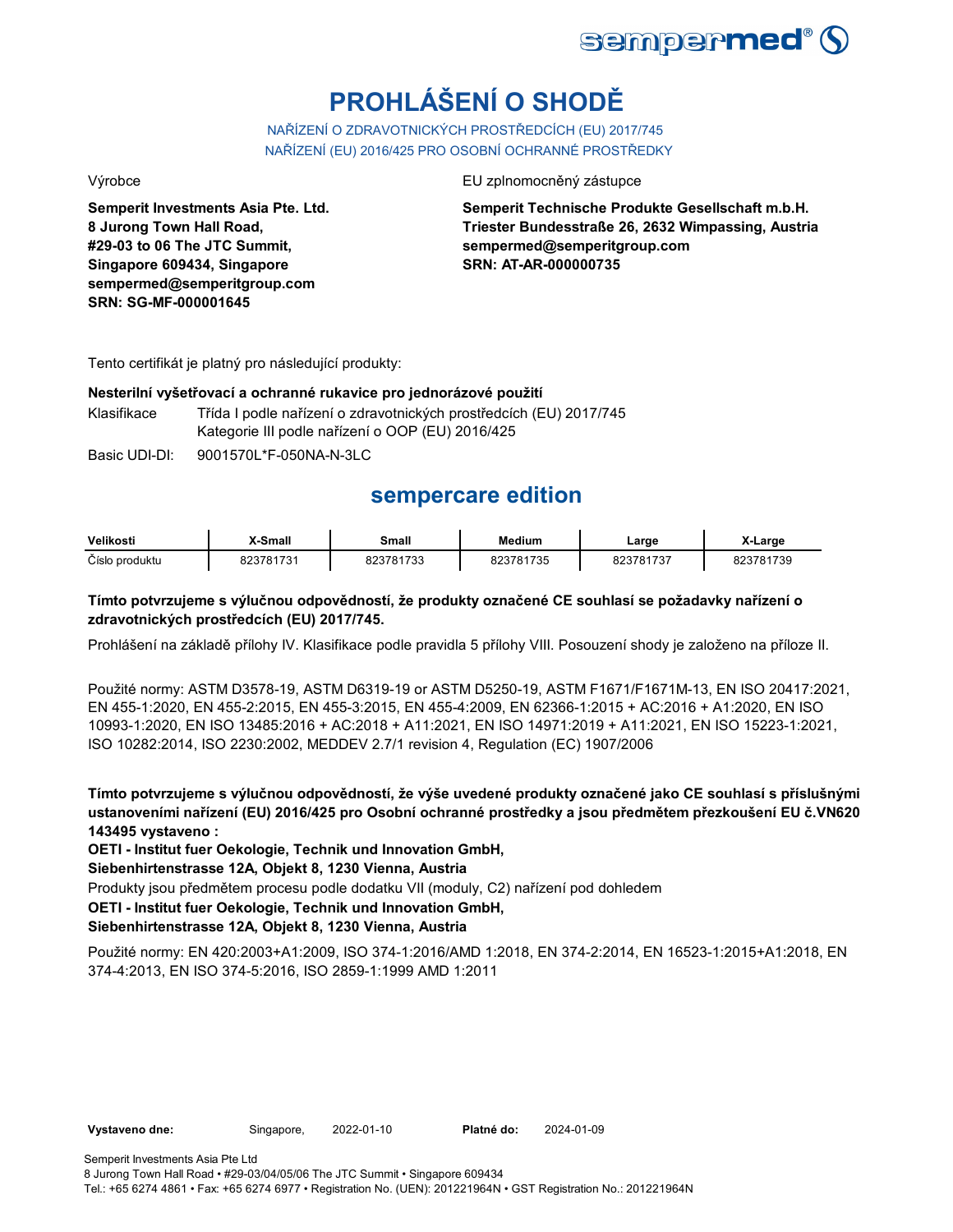

# **VYHLÁSENIE O ZHODE**

NARIADENIE (EU) 2017/745 O ZDRAVOTNÍCKYCH POMÔCKACH NARIADENIE (EÚ) 2016/425 O OSOBNÝCH OCHRANNÝCH PROSTRIEDKOCH

**Semperit Investments Asia Pte. Ltd. 8 Jurong Town Hall Road, #29-03 to 06 The JTC Summit, Singapore 609434, Singapore sempermed@semperitgroup.com SRN: SG-MF-000001645**

## Výrobca Splnomocnenec pre EÚ

**Semperit Technische Produkte Gesellschaft m.b.H. Triester Bundesstraße 26, 2632 Wimpassing, Austria sempermed@semperitgroup.com SRN: AT-AR-000000735**

Tento certifikát je platný pre nasledujúce body:

## **Nesterilné vyšetrovacie a ochranné rukavice na jedno použitie**

Klasifikácia: Trieda I podľa Nariadenia (EU) 2017/745 o zdravotníckych pomôckach Kategória III podľa Nariadenia o osobných ochranných pomôckach (EU) 2016/425

Basic UDI-DI: 9001570L\*F-050NA-N-3LC 9001570L\*F-050NA-N-3L

## **sempercare edition**

| Veľkosti      | X-Small   | Small                   | Medium    | ∟arge          | X-Large   |
|---------------|-----------|-------------------------|-----------|----------------|-----------|
| Výrobné čísla | 823781731 | 100701700<br>32J<br>ຳມພ | 823781735 | 000701707<br>. | 1739<br>~ |

## **Týmto vo svojej výhradnej zodpovednosti potvrdzujeme, že výrobky označené symbolom CE sú v súlade so požiadavkami Nariadenia (EU) 2017/745 o zdravotníckych pomôckach.**

Vyhlásenie na základe prílohy IV. Klasifikácia podľa pravidla 5 prílohy VIII. Posudzovanie zhody je založené na prílohe II.

Súvisiace normy: ASTM D3578-19, ASTM D6319-19 or ASTM D5250-19, ASTM F1671/F1671M-13, EN ISO 20417:2021, EN 455-1:2020, EN 455-2:2015, EN 455-3:2015, EN 455-4:2009, EN 62366-1:2015 + AC:2016 + A1:2020, EN ISO 10993-1:2020, EN ISO 13485:2016 + AC:2018 + A11:2021, EN ISO 14971:2019 + A11:2021, EN ISO 15223-1:2021, ISO 10282:2014, ISO 2230:2002, MEDDEV 2.7/1 revision 4, Regulation (EC) 1907/2006

**Týmto vo svojej výhradnej zodpovednosti potvrdzujeme, že výrobky označené symbolom CE sú v súlade so smerodajnými ustanoveniami Nariadenia (EÚ) 2016/425 o osobných ochranných prostriedkoch a sú predmetom EU - Osvedčenia o typovej skúške č. VN620 143495 vyhotovené :**

**OETI - Institut fuer Oekologie, Technik und Innovation GmbH,** 

**Siebenhirtenstrasse 12A, Objekt 8, 1230 Vienna, Austria**

Výrobky sú predmetom konania podľa dodatku VII (moduly C2) Nariadenia pod dohľadom

**OETI - Institut fuer Oekologie, Technik und Innovation GmbH,** 

## **Siebenhirtenstrasse 12A, Objekt 8, 1230 Vienna, Austria**

Súvisiace normy: EN 420:2003+A1:2009, ISO 374-1:2016/AMD 1:2018, EN 374-2:2014, EN 16523-1:2015+A1:2018, EN 374-4:2013, EN ISO 374-5:2016, ISO 2859-1:1999 AMD 1:2011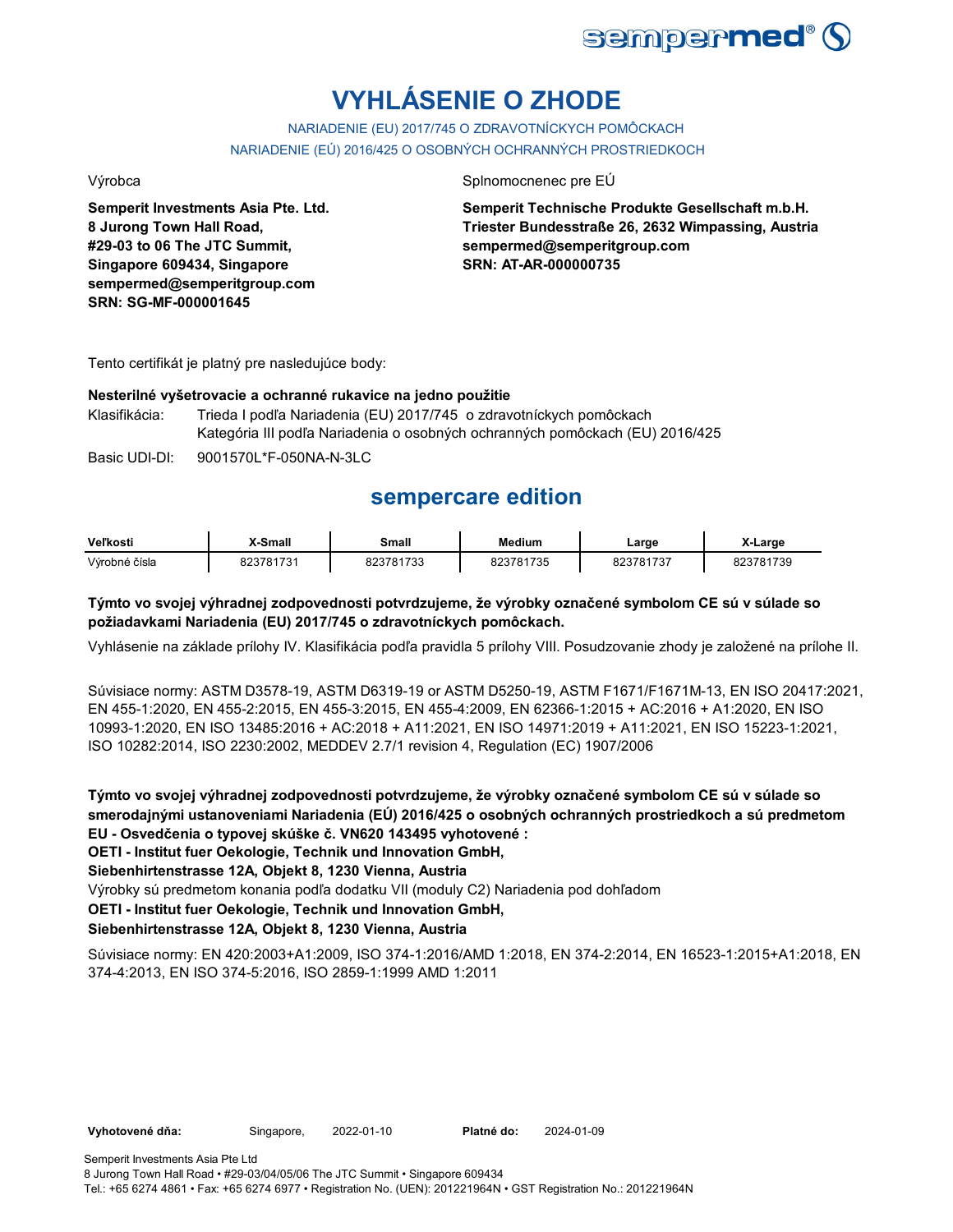

# **MEGFELELŐSÉGI NYILATKOZAT**

ORVOSTECHNIKAI ESZKÖZÖKRŐL SZÓLÓ (EU) 2017/745 RENDELET EGYÉNI VÉDŐESZKÖZÖKRŐL SZÓLÓ (EU) 2016/425 RENDELET

**Semperit Investments Asia Pte. Ltd. 8 Jurong Town Hall Road, #29-03 to 06 The JTC Summit, Singapore 609434, Singapore sempermed@semperitgroup.com SRN: SG-MF-000001645**

## Gyártó EU-meghatalmazott

**Semperit Technische Produkte Gesellschaft m.b.H. Triester Bundesstraße 26, 2632 Wimpassing, Austria sempermed@semperitgroup.com SRN: AT-AR-000000735**

Ez a tanúsítvány a következő termékekre érvényes:

**Egyszer használatos, nem steril vizsgálati- és védőkesztyű** I. osztály az orvostechnikai eszközökről szóló (EU) 2017/745 rendelet szerint III. kategória az egyéni védőeszközökről szóló (EU) 2016/425 rendelet szerint

Basic UDI-DI: 9001570L\*F-050NA-N-3LC 9001570L\*F-050NA-N-3L

## **sempercare edition**

| Méretek    | X-Small   | Small     | <b>Medium</b> | Large     | X-Large   |
|------------|-----------|-----------|---------------|-----------|-----------|
| Cikkszámok | 823781731 | 823781733 | 823781735     | 823781737 | 823781739 |

## **Ezennel kizárólagos felelősségünk mellett kijelentjük, hogy a CE jelzésű termékek eszközökről szóló (EU) 2017/745 rendelet alapvető előírásainak.**

Con la presente, dichiariamo sotto la nostra esclusiva responsabilità che il prodotto con marchio CE sopra descritto soddisfa i requisiti del regolamento sui dispositivi medici (UE) 2017/745 .

Alkalmazott szabványok: ASTM D3578-19, ASTM D6319-19 or ASTM D5250-19, ASTM F1671/F1671M-13, EN ISO 20417:2021, EN 455-1:2020, EN 455-2:2015, EN 455-3:2015, EN 455-4:2009, EN 62366-1:2015 + AC:2016 + A1:2020, EN ISO 10993-1:2020, EN ISO 13485:2016 + AC:2018 + A11:2021, EN ISO 14971:2019 + A11:2021, EN ISO 15223- 1:2021, ISO 10282:2014, ISO 2230:2002, MEDDEV 2.7/1 revision 4, Regulation (EC) 1907/2006

**Ezennel kizárólagos felelősségünk mellett kijelentjük, hogy a fent említett CE jelzésű termékek megfelelnek az egyéni védőeszközökre irányuló 2016/425/EU rendelet vonatkozó előírásainak és vonatkozik rájuk a megfelelő számú EU-típusvizsgálati tanúsítvány VN620 143495 kelt : OETI - Institut fuer Oekologie, Technik und Innovation GmbH, Siebenhirtenstrasse 12A, Objekt 8, 1230 Vienna, Austria**

**OETI - Institut fuer Oekologie, Technik und Innovation GmbH, Siebenhirtenstrasse 12A, Objekt 8, 1230 Vienna, Austria** A termékekre vonatkozik a rendelet VII. melléklete (C2 modul) szerinti eljárás a következő személy felügyelete mellett:

Alkalmazott szabványok: EN 420:2003+A1:2009, ISO 374-1:2016/AMD 1:2018, EN 374-2:2014, EN 16523- 1:2015+A1:2018, EN 374-4:2013, EN ISO 374-5:2016, ISO 2859-1:1999 AMD 1:2011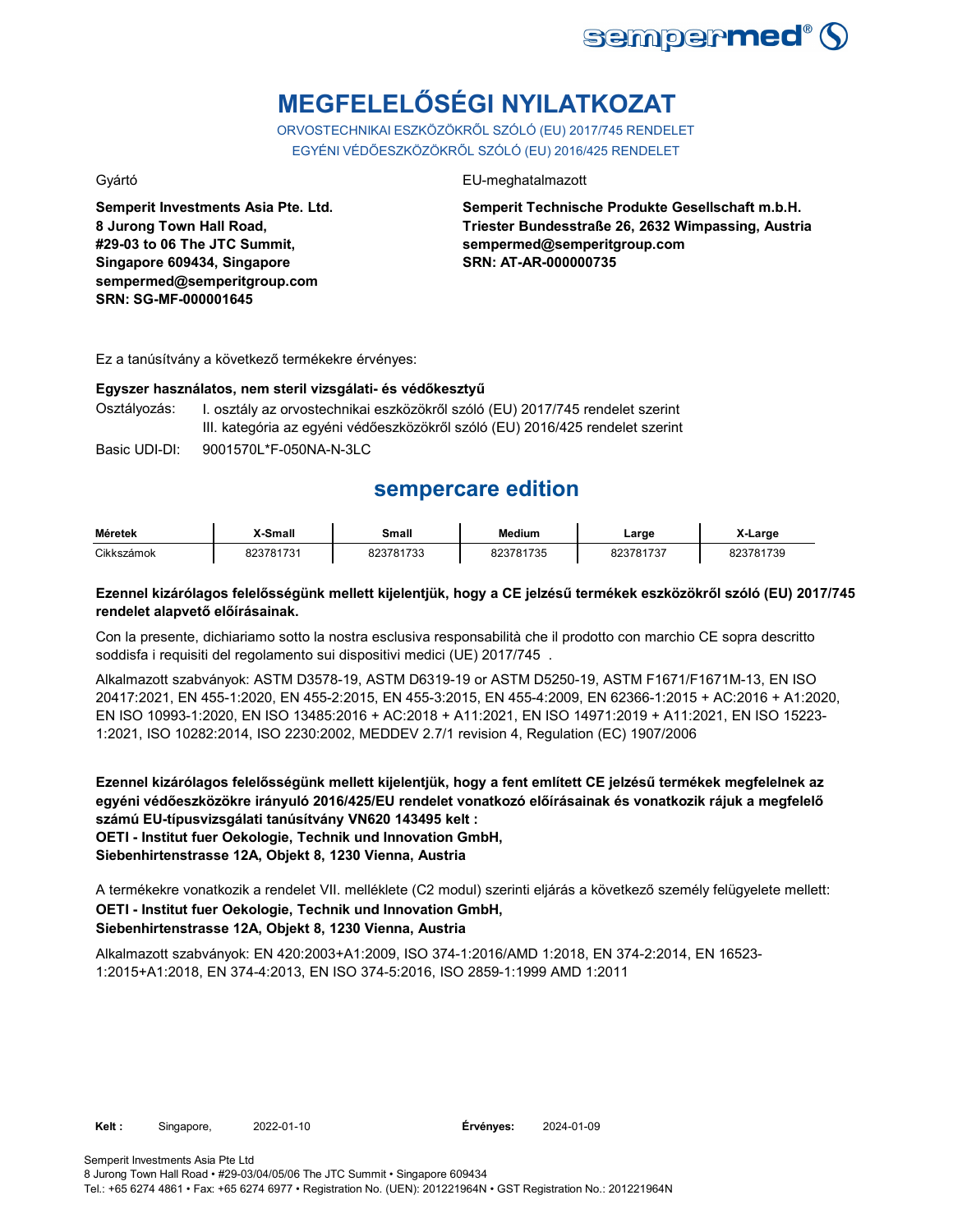

# **IZJAVA O SKLADNOSTI**

UREDBA O MEDICINSKIH PRIPOMOČKIH (EU) 2017/745/EGS UREDBA (EU) 2016/425 ZA OSEBNO VAROVALNO OPREMO

**Semperit Investments Asia Pte. Ltd. 8 Jurong Town Hall Road, #29-03 to 06 The JTC Summit, Singapore 609434, Singapore sempermed@semperitgroup.com SRN: SG-MF-000001645**

## Proizvajalec Pooblaščen zastopnik EU

**Semperit Technische Produkte Gesellschaft m.b.H. Triester Bundesstraße 26, 2632 Wimpassing, Austria sempermed@semperitgroup.com SRN: AT-AR-000000735**

To potrdilo velja za naslednje izdelke:

## **Nesterilne zaščitne rokavice in rokavice za preglede za enkratno uporabo**

Klasifikacija: Razred I v skladu z Uredbo o medicinskih pripomočkih (EU) 2017/745/EGS Kategorija III v skladu z Uredbo OVO (EU) 2016/425

Basic UDI-DI: 9001570L\*F-050NA-N-3LC 9001570L\*F-050NA-N-3L

## **sempercare edition**

| Velikosti         | <sup>v</sup> -Small | Small | Medium   | ∟arge     | X-Large                 |
|-------------------|---------------------|-------|----------|-----------|-------------------------|
| Številke izdelkov | 000704704           | 1700  | 23781735 | 202704727 | <sup>1</sup> 739<br>n r |

## **S to izključno odgovornostjo izjavljamo, da so izdelki z oznako CE v skladu z zahtevami Uredbe za medicinske pripomočke (EU) 2017/745.**

Izjava na podlagi Priloge IV. Razvrstitev v skladu s Prilogo VIII k Pravilniku 5. Ocenjevanje skladnosti temelji na Prilogi II.

Uporabljeni standardi: ASTM D3578-19, ASTM D6319-19 or ASTM D5250-19, ASTM F1671/F1671M-13, EN ISO 20417:2021, EN 455-1:2020, EN 455-2:2015, EN 455-3:2015, EN 455-4:2009, EN 62366-1:2015 + AC:2016 + A1:2020, EN ISO 10993-1:2020, EN ISO 13485:2016 + AC:2018 + A11:2021, EN ISO 14971:2019 + A11:2021, EN ISO 15223- 1:2021, ISO 10282:2014, ISO 2230:2002, MEDDEV 2.7/1 revision 4, Regulation (EC) 1907/2006

**S to izključno odgovornostjo izjavljamo, da so zgoraj navedeni izdelki z oznako CE v skladu z bistvenimi zahtevami Uredbe (EU) 2016/425 za osebno varovalno opremo in so predmet certifikata ES o pregledu tipa št. VN620 143495 izdano :**

**OETI - Institut fuer Oekologie, Technik und Innovation GmbH,** 

**Siebenhirtenstrasse 12A, Objekt 8, 1230 Vienna, Austria**

Izdelki so predmet postopka v skladu s Prilogo VII (modul C2) uredbe pod nadzorom

**OETI - Institut fuer Oekologie, Technik und Innovation GmbH,** 

## **Siebenhirtenstrasse 12A, Objekt 8, 1230 Vienna, Austria**

Uporabljeni standardi: EN 420:2003+A1:2009, ISO 374-1:2016/AMD 1:2018, EN 374-2:2014, EN 16523- 1:2015+A1:2018, EN 374-4:2013, EN ISO 374-5:2016, ISO 2859-1:1999 AMD 1:2011

**Izdano dne:** Singapore, 2022-01-10 **Veljavno do:** 2024-01-09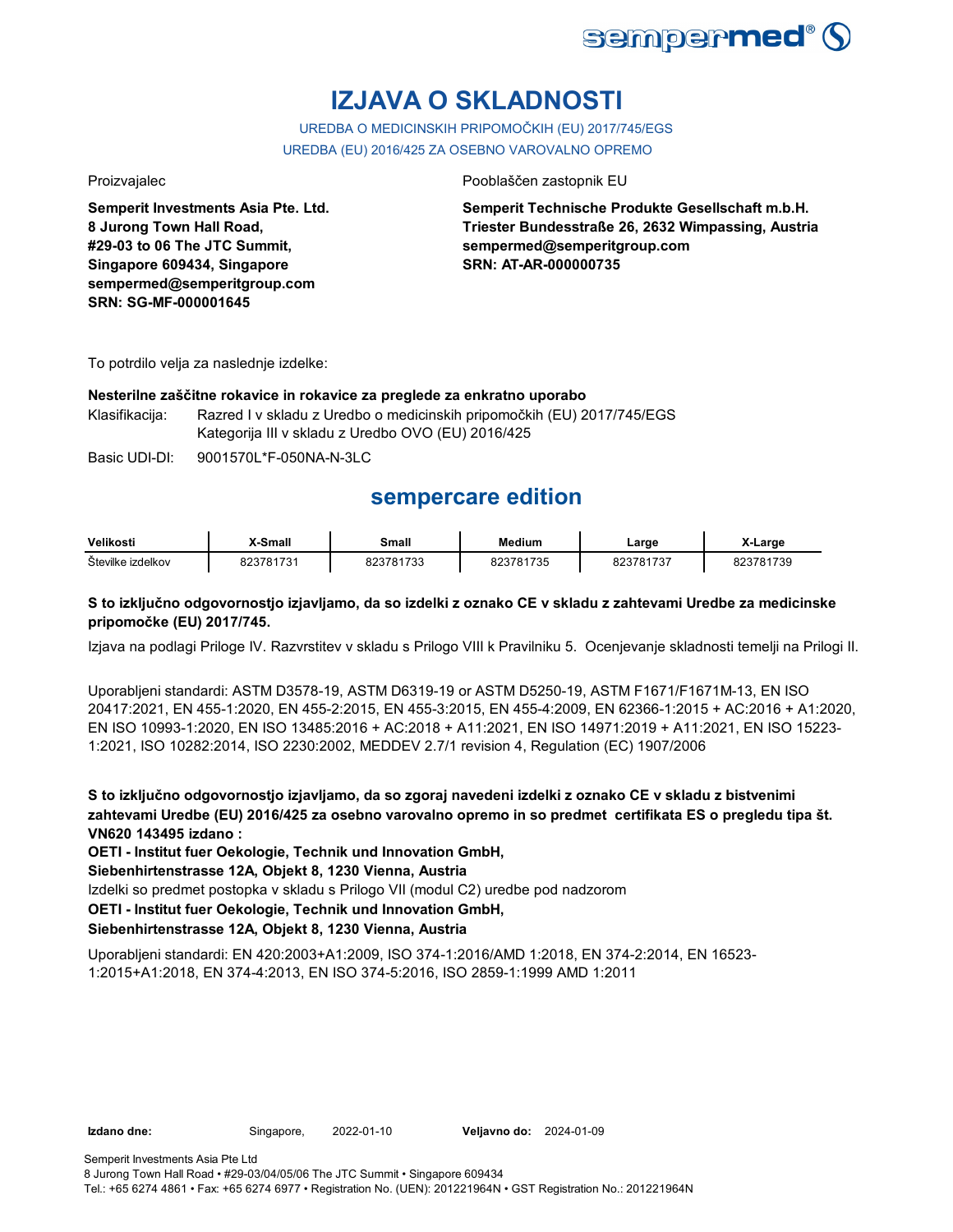

# **IZJAVA O SUKLADNOSTI**

UREDBA O MEDICINSKIM PROIZVODIMA (EU) 2017/745 UREDBA (EU) 2016/425 O OSOBNOJ ZAŠTITNOJ OPREMI

**Semperit Investments Asia Pte. Ltd. 8 Jurong Town Hall Road, #29-03 to 06 The JTC Summit, Singapore 609434, Singapore sempermed@semperitgroup.com SRN: SG-MF-000001645**

## Proizvođač Ovlašteni predstavnik u EU

**Semperit Technische Produkte Gesellschaft m.b.H. Triester Bundesstraße 26, 2632 Wimpassing, Austria sempermed@semperitgroup.com SRN: AT-AR-000000735**

Ovaj certifikat vrijedi za sljedeće proizvode:

## **Nesterilne zaštitne rukavice za pregled za jednokratnu uporabu**

Klasifikacija: Klasa I. prema Direktivi o medicinskim proizvodima (EU) 2017/745 Kategorija III. prema Uredbi o osobnoj zaštitnoj opremi (EU) 2016/425

Basic UDI-DI: 9001570L\*F-050NA-N-3LC 9001570L\*F-050NA-N-3L

## **sempercare edition**

| Veličine         | X-Small       | Small                | Medium                 | ∟arge        | X-Large    |
|------------------|---------------|----------------------|------------------------|--------------|------------|
| . artikla<br>Br. | 7701701<br>ְה | 1700<br>ו ז<br>ن د ل | 781735<br>. <i>. .</i> | 701707<br>73 | 1739<br>ъ. |

## **Ovim putem izjavljujemo pod punom odgovornošću da su proizvodi s CE oznakom sukladni s zahtjevima Uredbe o medicinskim proizvodima (EU) 2017/745.**

Izjava se temelji na Prilogu IV. Klasifikacija prema pravilu 5, Prilog VIII. Ocjenjivanje sukladnosti prema Prilogu II.

Primijenjene norme: ASTM D3578-19, ASTM D6319-19 or ASTM D5250-19, ASTM F1671/F1671M-13, EN ISO 20417:2021, EN 455-1:2020, EN 455-2:2015, EN 455-3:2015, EN 455-4:2009, EN 62366-1:2015 + AC:2016 + A1:2020, EN ISO 10993-1:2020, EN ISO 13485:2016 + AC:2018 + A11:2021, EN ISO 14971:2019 + A11:2021, EN ISO 15223- 1:2021, ISO 10282:2014, ISO 2230:2002, MEDDEV 2.7/1 revision 4, Regulation (EC) 1907/2006

**Ovim putem izjavljujemo pod punom odgovornošću da su prethodno navedeni proizvodi s CE oznakom sukladni s mjerodavnim odredbama Uredbe (EU) 2016/425 o osobnoj zaštitnoj opremi i da su predmet EU certifikata o ispitivanju tipa br.VN620 143495 izdano :**

**OETI - Institut fuer Oekologie, Technik und Innovation GmbH,** 

**Siebenhirtenstrasse 12A, Objekt 8, 1230 Vienna, Austria**

Proizvodi podliježu postupku iz Dodatka VII. (modul C2) Uredbe pod nadzorom

**OETI - Institut fuer Oekologie, Technik und Innovation GmbH,** 

## **Siebenhirtenstrasse 12A, Objekt 8, 1230 Vienna, Austria**

Primijenjene norme: EN 420:2003+A1:2009, ISO 374-1:2016/AMD 1:2018, EN 374-2:2014, EN 16523-1:2015+A1:2018, EN 374-4:2013, EN ISO 374-5:2016, ISO 2859-1:1999 AMD 1:2011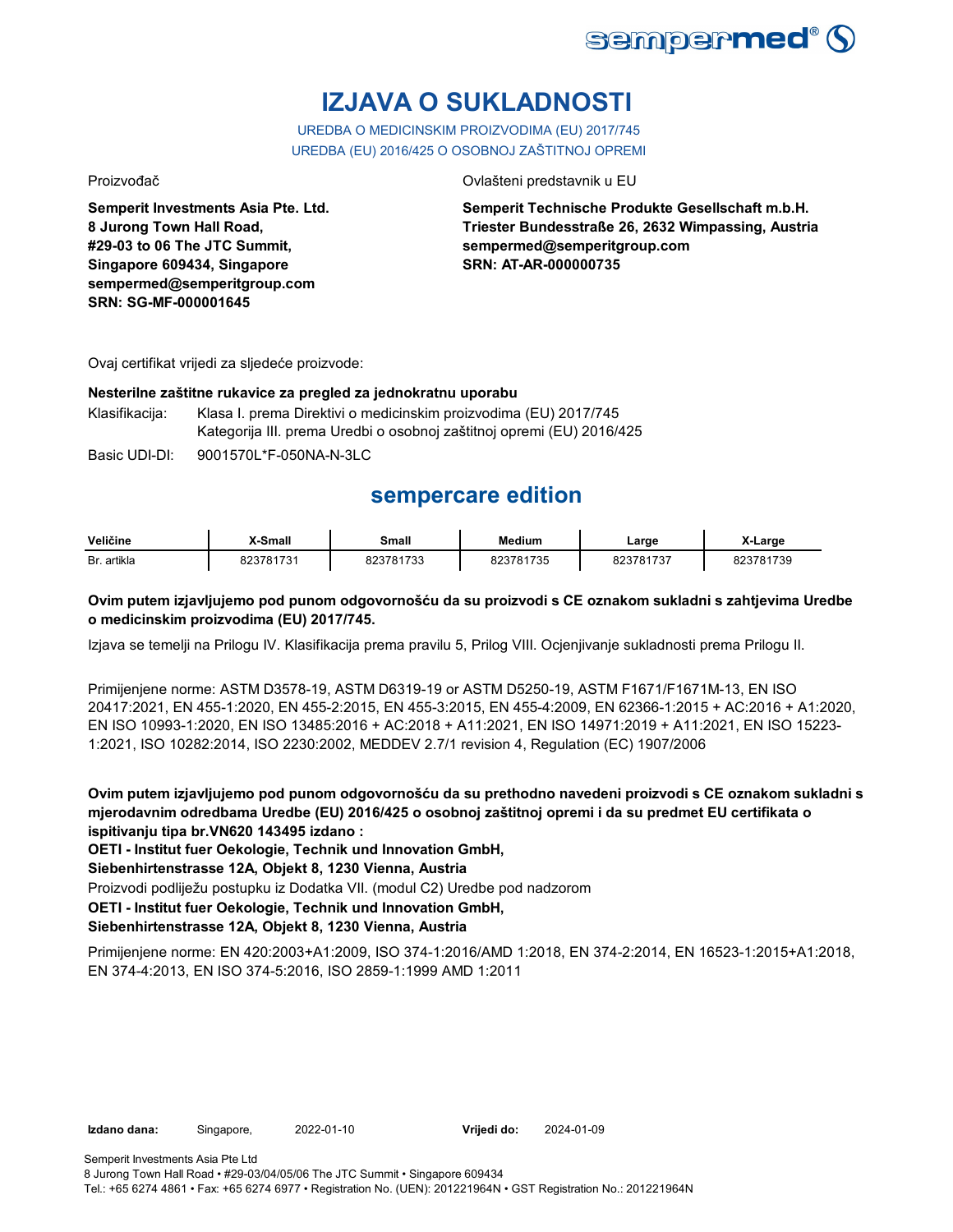

# **DEKLARACJA ZGODNOŚCI**

ROZPORZĄDZENIE W SPRAWIE WYROBÓW MEDYCZNYCH (UE) 2017/745 ROZPORZĄDZENIE W SPRAWIE ŚRODKÓW OCHRONY INDYWIDUALNEJ (UE) 2016/425

**Semperit Investments Asia Pte. Ltd. 8 Jurong Town Hall Road, #29-03 to 06 The JTC Summit, Singapore 609434, Singapore sempermed@semperitgroup.com SRN: SG-MF-000001645**

### Producent **Autoryzowany przedstawiciel w UE**

**Semperit Technische Produkte Gesellschaft m.b.H. Triester Bundesstraße 26, 2632 Wimpassing, Austria sempermed@semperitgroup.com SRN: AT-AR-000000735**

Niniejszy certyfikat obowiązuje w odniesieniu do następującego produktu:

### **Niesterylne rękawice medyczne i ochronne jednorazowego użytku**

Klasyfikacja: Klasa I zgodnie z rozporządzeniem (UE) 2017/745 w sprawie wyrobów medycznych Kategoria III zgodnie z rozporządzeniem (UE) 2016/425 w sprawie środków ochrony indywidualnej

Basic UDI-DI: 9001570L\*F-050NA-N-3LC 9001570L\*F-050NA-N-3L

## **sempercare edition**

| Rozmiarv         | X-Small   | Small     | <b>Medium</b> | ∟arge     | X-Large   |
|------------------|-----------|-----------|---------------|-----------|-----------|
| Numery artykułów | 823781731 | 823781733 | 823781735     | 823781737 | 823781739 |

## **Niniejszym oświadczamy, na naszą wyłączną odpowiedzialność, że opisany powyżej produkt z oznakowaniem CE jest zgodny z wymogami rozporządzenia w sprawie wyrobów medycznych (UE) 2017/745.**

Deklaracja na podstawie załącznika IV. Klasyfikacja jest zgodna z zasadą 5, załącznik VIII. Ocenę zgodności przeprowadza się na podstawie załącznika II.

Zastosowane normy: ASTM D3578-19, ASTM D6319-19 or ASTM D5250-19, ASTM F1671/F1671M-13, EN ISO 20417:2021, EN 455-1:2020, EN 455-2:2015, EN 455-3:2015, EN 455-4:2009, EN 62366-1:2015 + AC:2016 + A1:2020, EN ISO 10993-1:2020, EN ISO 13485:2016 + AC:2018 + A11:2021, EN ISO 14971:2019 + A11:2021, EN ISO 15223- 1:2021, ISO 10282:2014, ISO 2230:2002, MEDDEV 2.7/1 revision 4, Regulation (EC) 1907/2006

**Na własną odpowiedzialność oświadczamy niniejszym, że opisany powyżej produkt z oznakowaniem CE jest zgodny z obowiązującymi przepisami rozporządzenia (UE) 2016/425 w sprawie środków ochrony indywidualnej i jest identyczny ze środkami ochrony indywidualnej, których dotyczy certyfikat badania typu UE nr VN620 143495 data przez:**

**OETI - Institut fuer Oekologie, Technik und Innovation GmbH,** 

**Siebenhirtenstrasse 12A, Objekt 8, 1230 Vienna, Austria**

Produkty podlegają procedurze określonej w załączniku VII (moduł C2) rozporządzenia pod nadzorem

**OETI - Institut fuer Oekologie, Technik und Innovation GmbH,** 

### **Siebenhirtenstrasse 12A, Objekt 8, 1230 Vienna, Austria**

Zastosowane normy: EN 420:2003+A1:2009, ISO 374-1:2016/AMD 1:2018, EN 374-2:2014, EN 16523-1:2015+A1:2018, EN 374-4:2013, EN ISO 374-5:2016, ISO 2859-1:1999 AMD 1:2011

**Data wydania:** Singapore, 2022-01-10 **Data ważności:** 2024-01-09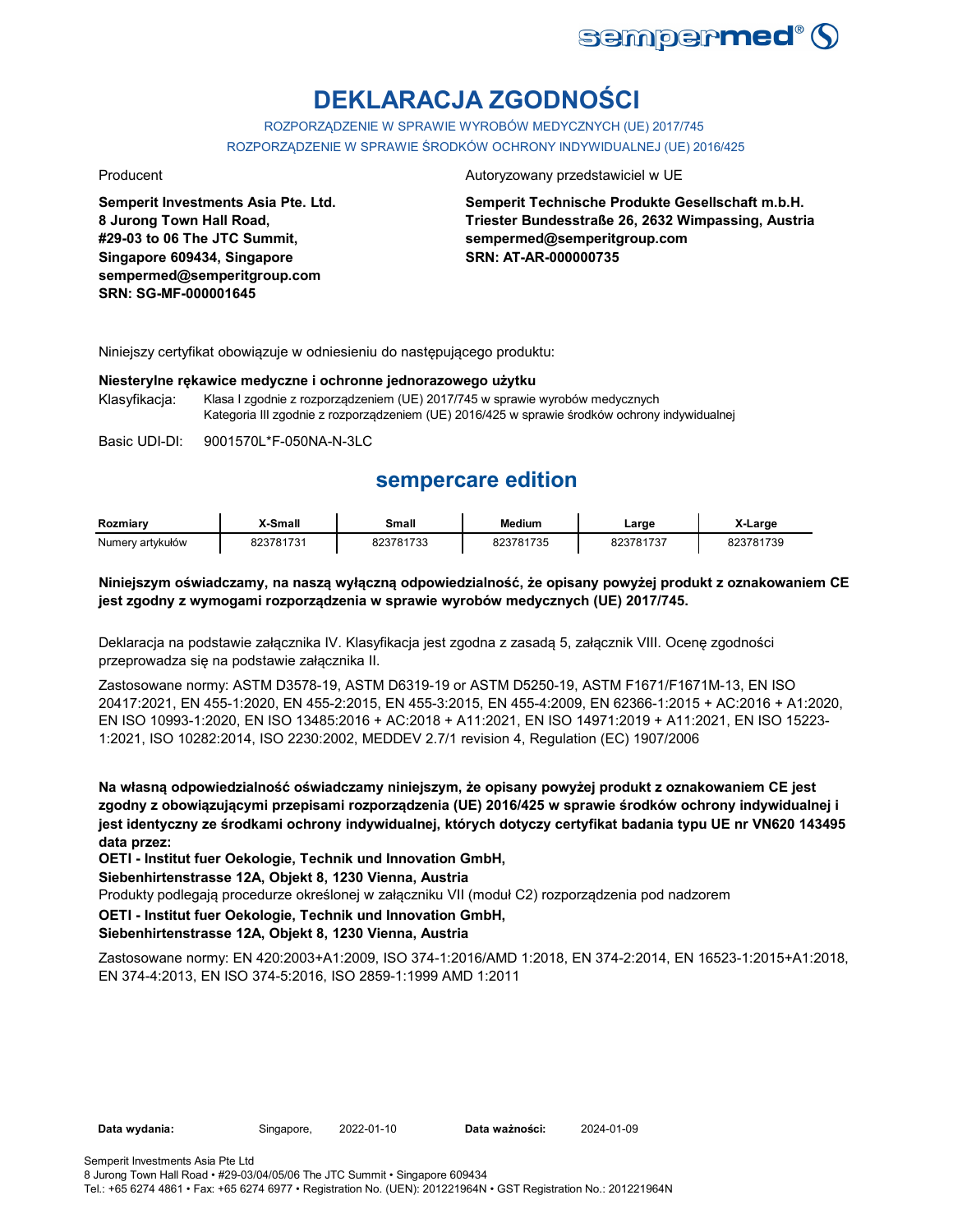

# **DECLARAȚIE DE CONFORMITATE**

REGULAMENTULUI PRIVIND PRODUSELE MEDICALE (EU) 2017/745 REGULAMENTULUI (EU) 2016/425 PENTRU ECHIPAMENTUL PERSONAL DE PROTECȚIE

**Semperit Investments Asia Pte. Ltd. 8 Jurong Town Hall Road, #29-03 to 06 The JTC Summit, Singapore 609434, Singapore sempermed@semperitgroup.com SRN: SG-MF-000001645**

## Producător Persoană împuternicită EU

**Semperit Technische Produkte Gesellschaft m.b.H. Triester Bundesstraße 26, 2632 Wimpassing, Austria sempermed@semperitgroup.com SRN: AT-AR-000000735**

Acest certificat este valabil pentru următoarele produse:

## **Mânușă de consult și de protecție nesterilă de unică folosință**

clasificare: Clasa I conform règlementi privind produsele medicale (EU) 2017/745 Categoria III conform ordonanței EPP (EU) 2016/425

Basic UDI-DI: 9001570L\*F-050NA-N-3LC

## **sempercare edition**

| mărimi               | X-Small   | Small     | <b>Medium</b> | ∟arge     | X-Large           |
|----------------------|-----------|-----------|---------------|-----------|-------------------|
| Numerele de articole | 323781731 | 823781733 | 823781735     | 823781737 | 323781739<br>.د∠د |

## **Prin prezenta confirmăm preluând toată responsabilitatea că produsele marcate CE corespund cerințelor din Regulamentului privind produsele medicale (EU) 2017/745 .**

Declarație bazată pe anexa IV. Clasificare în conformitate cu regula 5, anexa VIII. Evaluarea conformității se bazează pe anexa II.

Normele aplicate: ASTM D3578-19, ASTM D6319-19 or ASTM D5250-19, ASTM F1671/F1671M-13, EN ISO 20417:2021, EN 455-1:2020, EN 455-2:2015, EN 455-3:2015, EN 455-4:2009, EN 62366-1:2015 + AC:2016 + A1:2020, EN ISO 10993- 1:2020, EN ISO 13485:2016 + AC:2018 + A11:2021, EN ISO 14971:2019 + A11:2021, EN ISO 15223-1:2021, ISO 10282:2014, ISO 2230:2002, MEDDEV 2.7/1 revision 4, Regulation (EC) 1907/2006

**Prin prezenta confirmăm preluând toată responsabilitatea că produsele marcate CE indicate mai sus corespund cerințelor de bază (EU) 2016/425 pentru echipamente personale de protecție și acestea sunt obiectul certificării de tip CE nr. VN620 143495 eliberat prin:**

**OETI - Institut fuer Oekologie, Technik und Innovation GmbH,** 

**Siebenhirtenstrasse 12A, Objekt 8, 1230 Vienna, Austria**

Produsele sunt obiectul procedurii conform anexei VII (modulul C2) sub supravegherea

**OETI - Institut fuer Oekologie, Technik und Innovation GmbH,** 

## **Siebenhirtenstrasse 12A, Objekt 8, 1230 Vienna, Austria**

Normele aplicate: EN 420:2003+A1:2009, ISO 374-1:2016/AMD 1:2018, EN 374-2:2014, EN 16523-1:2015+A1:2018, EN 374-4:2013, EN ISO 374-5:2016, ISO 2859-1:1999 AMD 1:2011

**Eliberat la data de:** Singapore, 2022-01-10 **Valabil până în:** 2024-01-09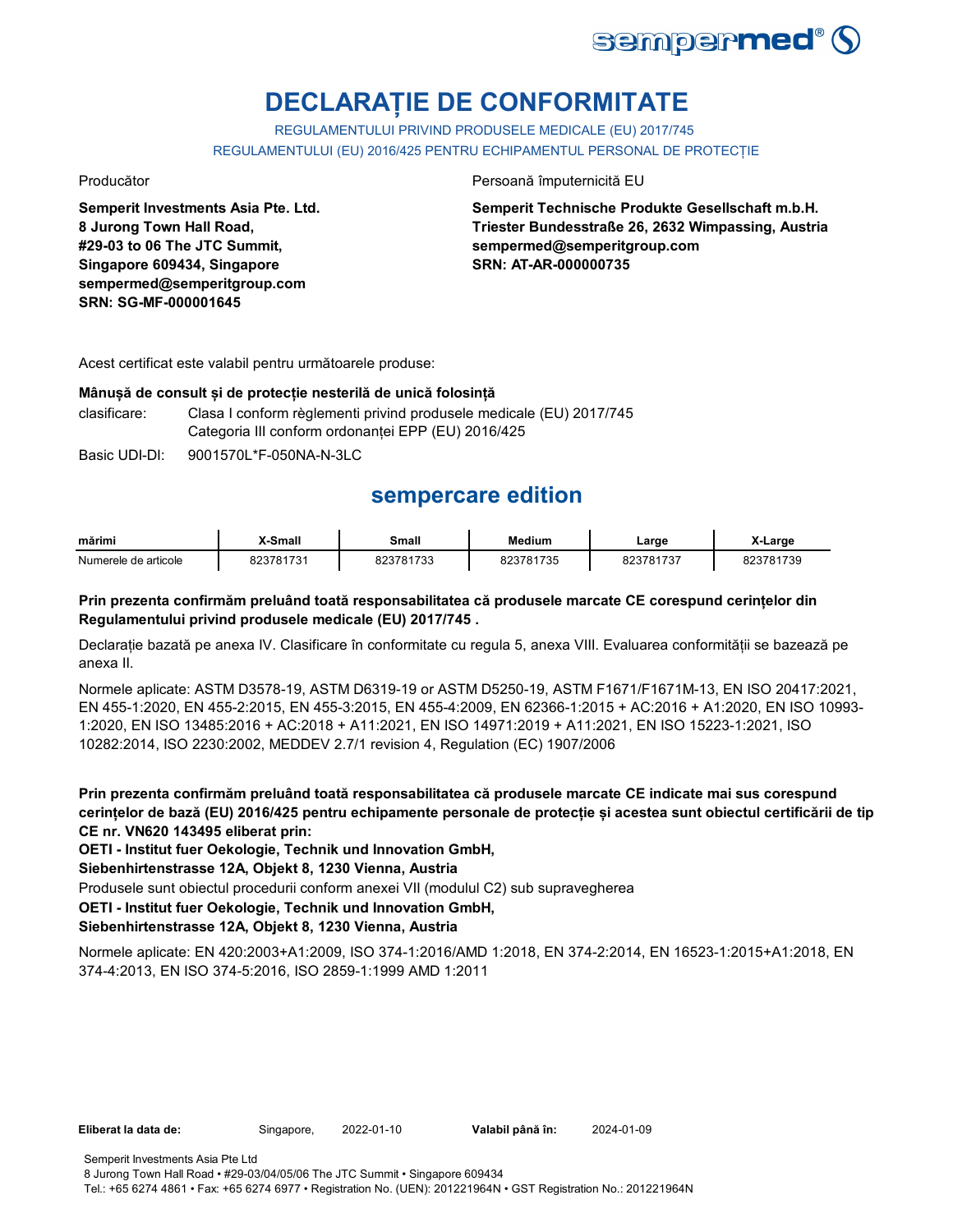

## **ΔΗΛΩΣΗ ΣΥΜΜΟΡΦΩΣΗΣ**

ΚΑΝΟΝΙΣΜΟΣ (EE) 2017/745 ΠΕΡΙ ΙΑΤΡΟΤΕΧΝΟΛΟΓΙΚΩΝ ΠΡΟΪΟΝΤΩΝ ΚΑΝΟΝΙΣΜΟΣ (ΕΕ) 2016/425 ΠΕΡΙ ΜΕΣΩΝ ΑΤΟΜΙΚΗΣ ΠΡΟΣΤΑΣΙΑΣ

**Semperit Investments Asia Pte. Ltd. 8 Jurong Town Hall Road, #29-03 to 06 The JTC Summit, Singapore 609434, Singapore sempermed@semperitgroup.com SRN: SG-MF-000001645**

### Κατασκευαστής Εξουσιοδοτημένος αντιπρόσωπος στην ΕΕ

**Semperit Technische Produkte Gesellschaft m.b.H. Triester Bundesstraße 26, 2632 Wimpassing, Austria sempermed@semperitgroup.com SRN: AT-AR-000000735**

Το παρόν πιστοποιητικό ισχύει για τα ακόλουθα προϊόντα:

## **Μη αποστειρωμένο γάντι εξέτασης και προστατευτικό γάντι μιας χρήσης**

Ταξινόμηση: Κατηγορία I σύμφωνα με την Κανονισμό (EU) 2017/745 περί ιατροτεχνολογικών προϊόντων Κατηγορία II σύμφωνα με τον Κανονισμό (ΕΕ) 2016/425 περί ΜΑΠ

Basic UDI-DI: 9001570L\*F-050NA-N-3LC 9001570L\*F-050NA-N-3L

## **sempercare edition**

| Μενέθη            | X-Small   | Small     | <b>Medium</b> | ∟arge     | X-Large   |
|-------------------|-----------|-----------|---------------|-----------|-----------|
| Αριθμοί προϊόντος | 823781731 | 823781733 | 823781735     | 823781737 | 823781739 |

## **Δια του παρόντος βεβαιώνουμε υπεύθυνα ότι τα προϊόντα με σήμανση CE ικανοποιούν τις απαιτήσεις της Κανονισμός (EU) 2017/745 περί ιατροτεχνολογικών προϊόντων.**

Δήλωση με βάση το παράρτημα IV. Ταξινόμηση σύμφωνα με τον κανόνα 5, παράρτημα VIII. Η αξιολόγηση της συμμόρφωσης βασίζεται στο παράρτημα II.

Εφαρμοζόμενα πρότυπα: ASTM D3578-19, ASTM D6319-19 or ASTM D5250-19, ASTM F1671/F1671M-13, EN ISO 20417:2021, EN 455-1:2020, EN 455-2:2015, EN 455-3:2015, EN 455-4:2009, EN 62366-1:2015 + AC:2016 + A1:2020, EN ISO 10993-1:2020, EN ISO 13485:2016 + AC:2018 + A11:2021, EN ISO 14971:2019 + A11:2021, EN ISO 15223- 1:2021, ISO 10282:2014, ISO 2230:2002, MEDDEV 2.7/1 revision 4, Regulation (EC) 1907/2006

**Δια του παρόντος βεβαιώνουμε υπεύθυνα ότι τα ανωτέρω προϊόντα με σήμανση CE ικανοποιούν τις εφαρμοστέες διατάξεις του Κανονισμού (ΕΕ) 2016/425 περί μέσων ατομικής προστασίας και αποτελούν αντικείμενο του πιστοποιητικού εξέτασης τύπου ΕΕ με αρ. VN620 143495 εκδόθηκε : OETI - Institut fuer Oekologie, Technik und Innovation GmbH,** 

## **Siebenhirtenstrasse 12A, Objekt 8, 1230 Vienna, Austria**

Τα προϊόντα αποτελούν αντικείμενο της μεθόδου που ορίζεται στο Παράρτημα VII (ενότητα C2) του Κανονισμού υπό την επιτήρηση

## **OETI - Institut fuer Oekologie, Technik und Innovation GmbH,**

## **Siebenhirtenstrasse 12A, Objekt 8, 1230 Vienna, Austria**

Εφαρμοζόμενα πρότυπα: EN 420:2003+A1:2009, ISO 374-1:2016/AMD 1:2018, EN 374-2:2014, EN 16523- 1:2015+A1:2018, EN 374-4:2013, EN ISO 374-5:2016, ISO 2859-1:1999 AMD 1:2011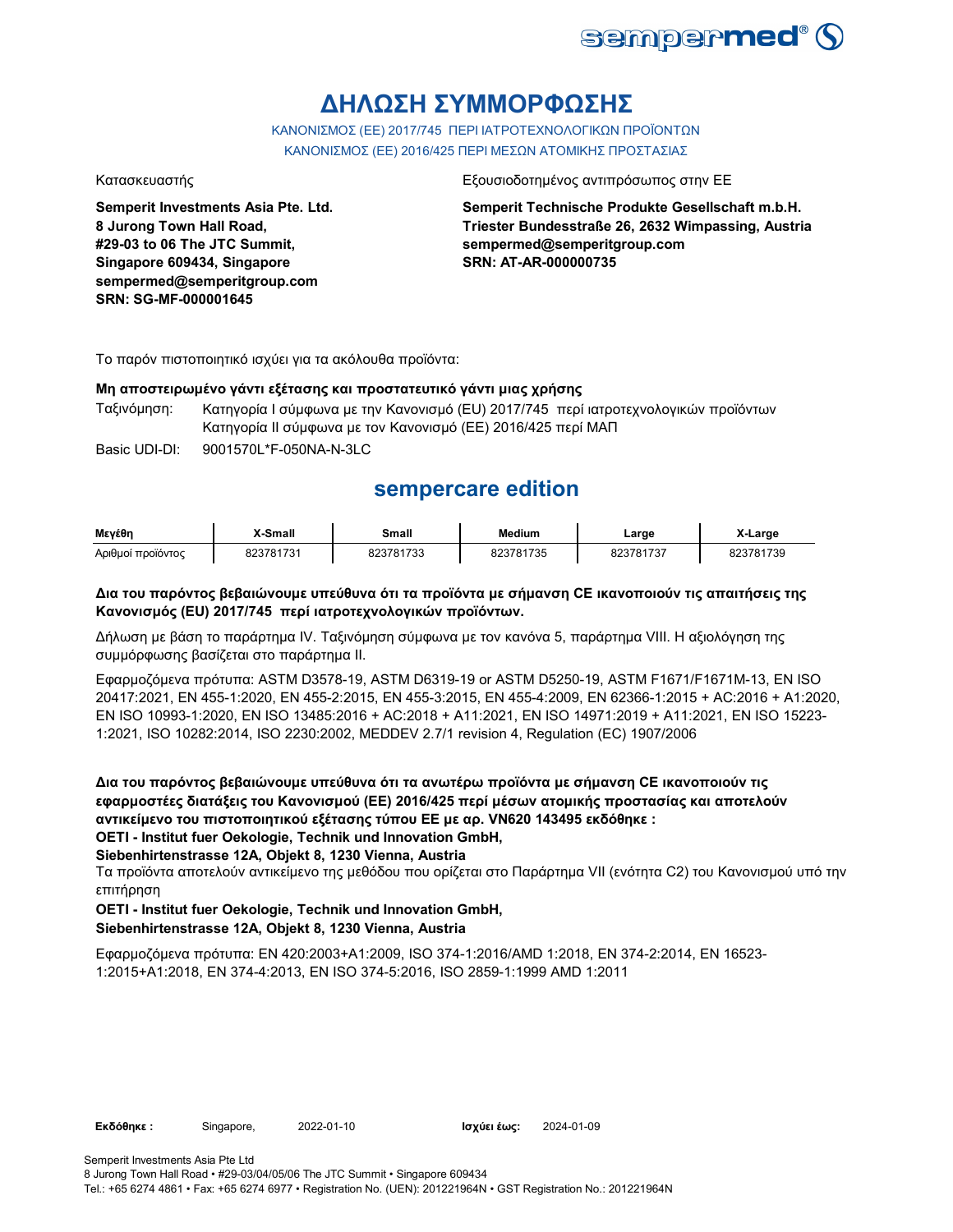

# **ДЕКЛАРАЦИЯ ЗА СЪВМЕСТИМОСТ НА**

РЕГЛАМЕНТ ЗА МЕДИЦИНСКИТЕ ПРОДУКТИ (EU) 2017/745 РЕГЛАМЕНТ (EU) 2016/425 ЗА ЛИЧНИТЕ ПРЕДПАЗНИ СРЕДСТВА

**Semperit Investments Asia Pte. Ltd. 8 Jurong Town Hall Road, #29-03 to 06 The JTC Summit, Singapore 609434, Singapore sempermed@semperitgroup.com SRN: SG-MF-000001645**

### Производител Упълномощен представител в ЕС

**Semperit Technische Produkte Gesellschaft m.b.H. Triester Bundesstraße 26, 2632 Wimpassing, Austria sempermed@semperitgroup.com SRN: AT-AR-000000735**

Настоящият сертификат важи за следните продукти:

## **Нестерилна ръкавица за преглед и предпазна ръкавици за еднократна употреба**

Класификация: Клас I съгл. Регламент за медицинските продукти (EU) 2017/745

Категория III съгл. Регламент за ЛПС (EU) 2016/425

Basic UDI-DI: 9001570L\*F-050NA-N-3LC

## **sempercare edition**

| Размери              | -Small          | Small           | <b>Medium</b> | _arge               | $\cdot$<br>X-Large |
|----------------------|-----------------|-----------------|---------------|---------------------|--------------------|
| Номера на артикулите | 823781731<br>73 | 823781732<br>ົ້ | 823781735     | 823781737<br>י כי י | 23781739           |

## **С настоящето потвърждаваме при самостоятелна отговорност, че продуктите с маркировка СЕ съответстват на изисквания от Регламент за медицинските продукти (EU) 2017/745.**

Декларация въз основа на приложение IV. Класификация съгласно правило 5, приложение VIII. Оценката на съответствието се основава на приложение II.

Приложими норми: ASTM D3578-19, ASTM D6319-19 or ASTM D5250-19, ASTM F1671/F1671M-13, EN ISO 20417:2021, EN 455-1:2020, EN 455-2:2015, EN 455-3:2015, EN 455-4:2009, EN 62366-1:2015 + AC:2016 + A1:2020, EN ISO 10993- 1:2020, EN ISO 13485:2016 + AC:2018 + A11:2021, EN ISO 14971:2019 + A11:2021, EN ISO 15223-1:2021, ISO 10282:2014, ISO 2230:2002, MEDDEV 2.7/1 revision 4, Regulation (EC) 1907/2006

## **С настоящето потвърждаваме при самостоятелна отговорност, че горепосочените продукти с маркировка СЕ съответстват на съществените разпоредби на Регламент (EU) 2016/425 за личните предпазни средства и са предмет на сертификата на ЕС за изследване на типа Nr. VN620 143495 издадено чрез:**

**OETI - Institut fuer Oekologie, Technik und Innovation GmbH,** 

**Siebenhirtenstrasse 12A, Objekt 8, 1230 Vienna, Austria**

Продуктите са предмет на процедурата съгл. Анекс VII (Модул С2) от Регламента под надзора на

**OETI - Institut fuer Oekologie, Technik und Innovation GmbH,** 

## **Siebenhirtenstrasse 12A, Objekt 8, 1230 Vienna, Austria**

Приложими норми: EN 420:2003+A1:2009, ISO 374-1:2016/AMD 1:2018, EN 374-2:2014, EN 16523-1:2015+A1:2018, EN 374-4:2013, EN ISO 374-5:2016, ISO 2859-1:1999 AMD 1:2011

**Издадено на:** Singapore, 2022-01-10 **Важи до:** 2024-01-09